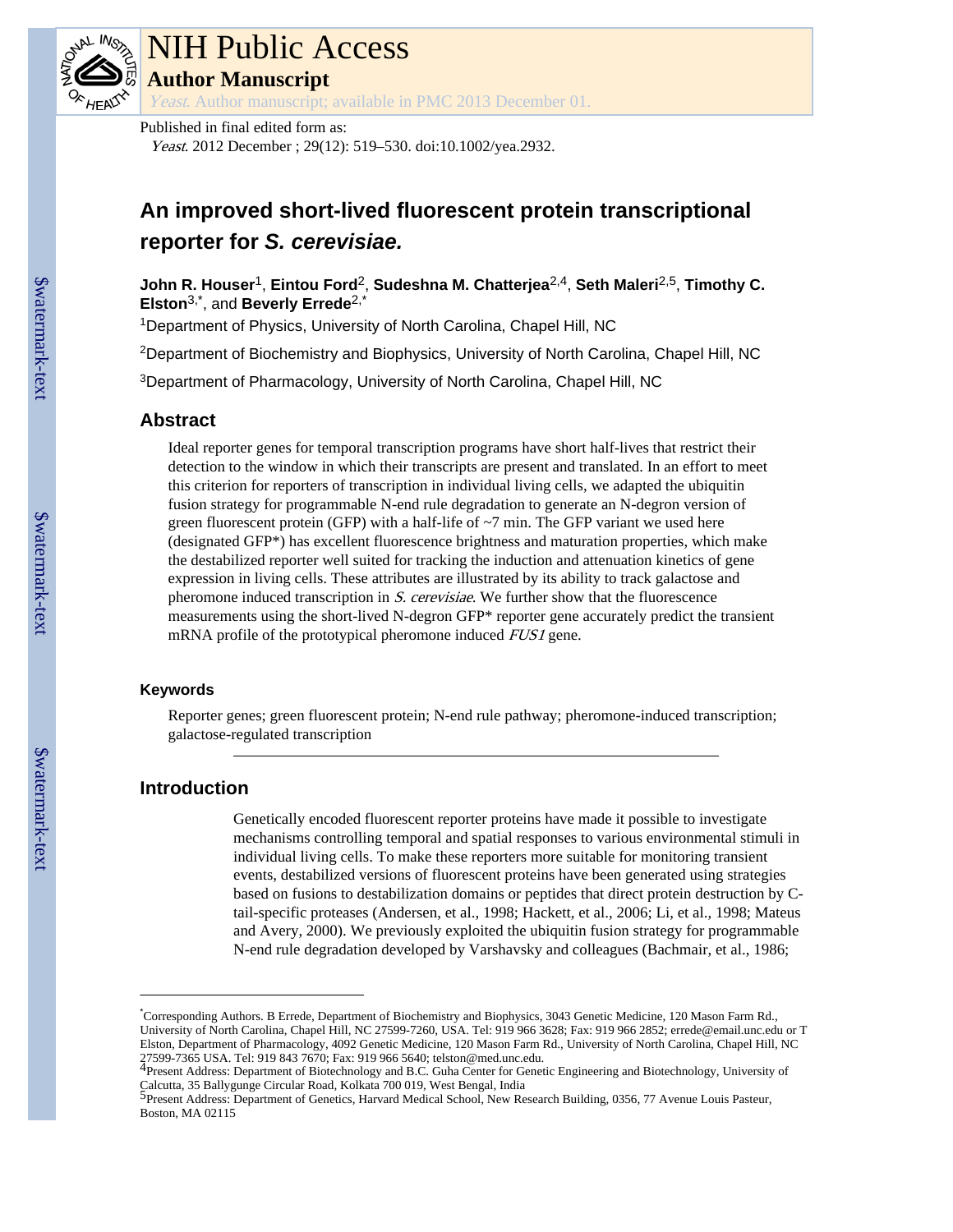Houser et al. Page 2

Bachmair and Varshavsky, 1989; Gonda, et al., 1989; Park, et al., 1992; Suzuki and Varshavsky, 1999) to generate a family of cyan fluorescent protein (CFP) reporters with half-lives ranging from 75 to < 10 min (Hackett, et al., 2006). These "N-degron" CFP variants were engineered into convenient plasmid constructs with features to enable their expression from upstream activating sequences (UAS) of choice and to facilitate their targeted integration to the URA3-TIM9 intergenic region of Chromosome V (Hackett, et al., 2006). Using the pheromone inducible *FUS1 UAS* to drive expression, we provided proof that the short-lived N-degron CFP reporter can track a transient pheromone induced transcriptional response (Hackett, et al., 2006). Subsequently, we developed a mathematical model that takes into account the half-life and maturation time of the reporters so that actual transcript profiles can be inferred the from the fluorescence data (Wang, et al., 2008). Although the short-lived N-degron CFP reporter performed reasonably well, it is nevertheless limited in its utility because of its poor fluorescence intensity and the undesirable characteristic of a long delay between the emergence of the reporter protein and its detectable fluorescence.

With the intention of improving the performance of short-lived reporters, we applied the same N-degron strategy using a green fluorescent protein (GFP) variant, GFP\* (GFP- $F^{64}L$ ,  $S^{65}T$ ,  $V^{163}A$ ) (Harkins, et al., 2001). The  $S^{65}T$  substitution alone results in a GFP derivative with six-fold greater brightness and four-fold faster maturation kinetics than the wild-type GFP from *Aequorea victoria* (Heim, et al., 1995). The additional mutations in GFP\* were incorporated to further improve brightness and confer thermostability (Harkins, et al., 2001; Straight, et al., 1998; Cormack et al., 1996). N-degron GFP\* expression driven from the carbon source-regulated GAL1 promoter was used to assess intrinsic characteristics of the reporter including half-live and time to detect protein and fluorescence. The N-degron GFP\* proteins were also expressed under control of the pheromone-induced FUS1 promoter to assess their suitability as reporters of transient transcription.

#### **Materials and methods**

#### **Recombinant DNA procedures and plasmid constructions**

Bacterial transformations, bacterial DNA preparation, and DNA restriction enzyme digestions were performed by standard methods (Sambrook, et al., 1989). Plasmids used in these studies are listed in Table 1. Those not previously reported are described below.

The plasmid pNC1011 has 3 tandem copies of GFP\* ( $F^{64}L$ ,  $S^{65}T$ ,  $V^{163}A$ ) that replace the single copy of GFP( $S^{65}T$ ) in pFA6a GFP( $S^{65}T$ )-His3MX6 (Harkins, et al., 2001; Longtine, et al., 1998). In addition to the specified amino acid substitutions, the GFP\* variant has a silent substitution of the His77 codon (CAT to CAC) that destroys an *NdeI* restriction enzyme recognition site. pNC1011 was constructed by the following series of manipulations. The GFP\* coding region flanked by different restriction enzyme sites was amplified using the plasmid YEpGFP\*-BUD8 (Harkins, et al., 2001) as template and oligonucleotide primer pairs 737(PacI)/738(BgIII), 739(BamHI)/738(BgIII), and 739(*BamHI*)/740(TAG-*AscI*) (Table 2). The three PCR products were cloned into pCRTopoII (Life Technologies, Grand Island, NY) to generate pNC1000, pNC1003 and pNC1006, respectively. The BamHI-BglII GFP\* fragment from pNC1006 was ligated to BgIII digested pNC1000 to generate pNC1009, which carries two tandem in frame copies of GFP\* joined by a *BgIII/BamHI* fusion junction. A 778 bp BamHI fragment of pNC1003 encompasses a copy of GFP\* that includes a TAG stop codon. This fragment was ligated to  $BgIII$  digested pNC1009 to add the terminal in frame copy of GFP $*$  in the plasmid pNC1010. A 2162 bp PacI-AscI fragment that has the three tandem copies of GFP\* from pNC1010 was ligated to the 4046 bp PacI-AscI pFA6a backbone of pFA6a GFP(S65T) His3MX6 to generate pNC1011 (Longtine, et al., 1998).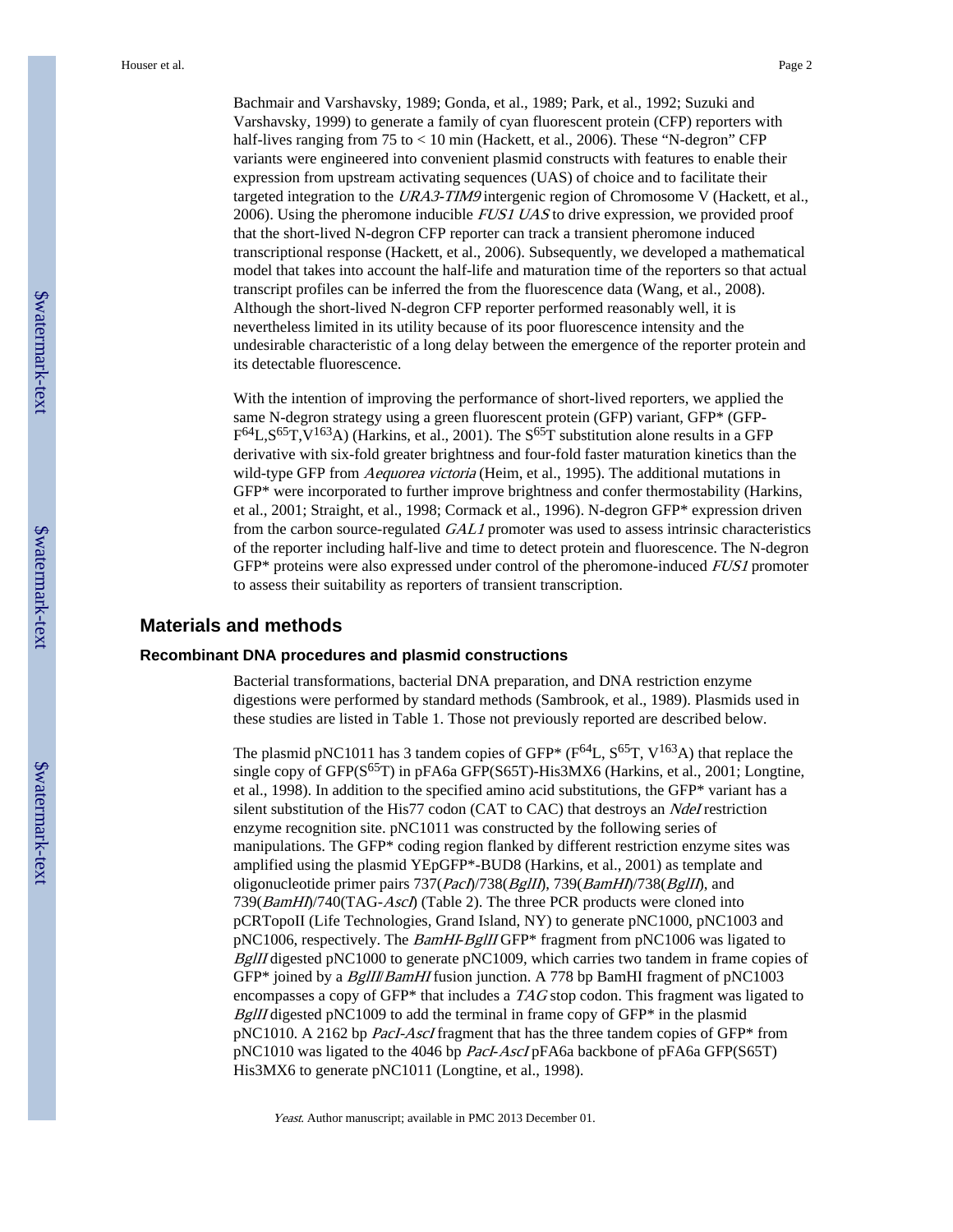The plasmids pNC1124 and pNC1125 have the UBIYΔkGFP\* and UBIMΔkGFP\* alleles, respectively, under control of the GAL1 promoter. The two plasmids were constructed by ligating the 1176 bp NcoI fragment from pNC1011 to the 6425 bp NcoI fragment of pNC951 and pNC952, respectively. This manipulation serves to replace the segment of the fluorescent protein with CFP specific amino acids with those for GFP\*. The resulting plasmids have the His5 gene from Schizosaccharomyces pombe (SpHis5) as a selectable marker for *Saccharomyces cerevisiae his3* mutant strains and flanking sequences that allow targeted integration of the GAL1 driven reporters to the URA3-TIM9 intergenic region of Chromosome V.

The plasmids pNC1136 and pNC1137 are the same as pNC1124 and pNC1125 except they have the FUS1 promoter driving the UBIY $\triangle KGFP*$  and UBIM $\triangle KGFP*$  reporter genes, respectively. The GAL1 - UBIY or GAL1-UBIM cassette region of pNC1136 and pNC1137 was replaced with the 676 bp Xhol-BamHI FUS1-UBIY or FUS1-UBIM cassette from  $pNC824$  or  $pNC820$ , respectively, by ligating the isolated fragments to the 6297 bp *XhoI*-BamHI fragment of pNC1124.

#### **Yeast genetic procedures, strains and culture conditions**

Unless otherwise specified, yeast growth media and genetic manipulations were as described in Amberg, Burke, and Strathern (Amberg, et al., 2005). Yeast transformations and targeted integrations were done using standard procedures (Gietz, et al., 1995; Rothstein, 1983). All integrations were confirmed by PCR analysis of genomic DNA.

Strains used in these analyses are C699-181 (GAL1-UBIMΔkGFP\*), C699-183 (PGAL1- UBI-Y $\triangle$ *kGFP\**), C699-198 (*FUS1-UBIM* $\triangle$ *kGFP\**), and C699-199 (*PFUS1-UBI-* $Y\Delta kGFP^*$ ). These four strains were derived by integrating the *SacI-SalI* reporter cassette from pNC1125, pNC1124, pNC1137 and pNC1136, respectively, at the URA3-TIM9 intergenic region of Chromosome V of strain C699-94 (MAT**a** ade2-1 bar1Δ::hisG  $can 1-100$  his  $3-11$ ,  $15$  LEU2 trp $1-1$  ura $3-1$ ) (Hackett, et al., 2006). For all experiments, these strains were grown in liquid cultures at 30°C using synthetic complete medium supplemented with 40 mg/ L adenine sulfate. The specific strains and manipulation of carbon sources for analysis of reporter degradation rates or induction profiles are described below.

To characterize the intrinsic properties of MΔkGFP\* and YΔkGFP\*, we exploited strains C699-181 and C699-183 in which the reporter alleles are regulated by the galactose inducible and glucose repressible GAL1 UAS. To characterize galactose induction profiles, the strains were inoculated to a density of  $1x10^6$  cells/ml in synthetic complete medium containing 3% (v/v) glycerol, 1% (v/v) ethanol, and 0.2% (w/v) glucose. After an overnight incubation, cultures deplete the glucose in the medium, adapt to utilization of glycerol/ ethanol and reach early log phase density ( $\sim$ 2 × 10<sup>7</sup> cell/ml and at least 60% budded). A sample was removed from the culture for determination of uninduced reporter gene expression. After addition of galactose (2% w/v, final concentration) to the remaining culture, samples were removed at indicated times for analysis of the mRNA, protein, and fluorescence induction profiles. For half-life determinations, the strains were grown in synthetic complete medium with 2% galactose (w/v) as the sole carbon source to a density of 1-2  $\times$  10<sup>7</sup> cells/ml. Samples were removed for determination of the steady-state amounts of mRNA, protein, or fluorescence  $(t=0)$ . After inhibition of further transcription from the GAL1 UAS by the addition of glucose (2% w/v, final concentration) to the remaining cultures, degradation kinetics of mRNA and protein were determined from analysis of samples removed at specified time intervals.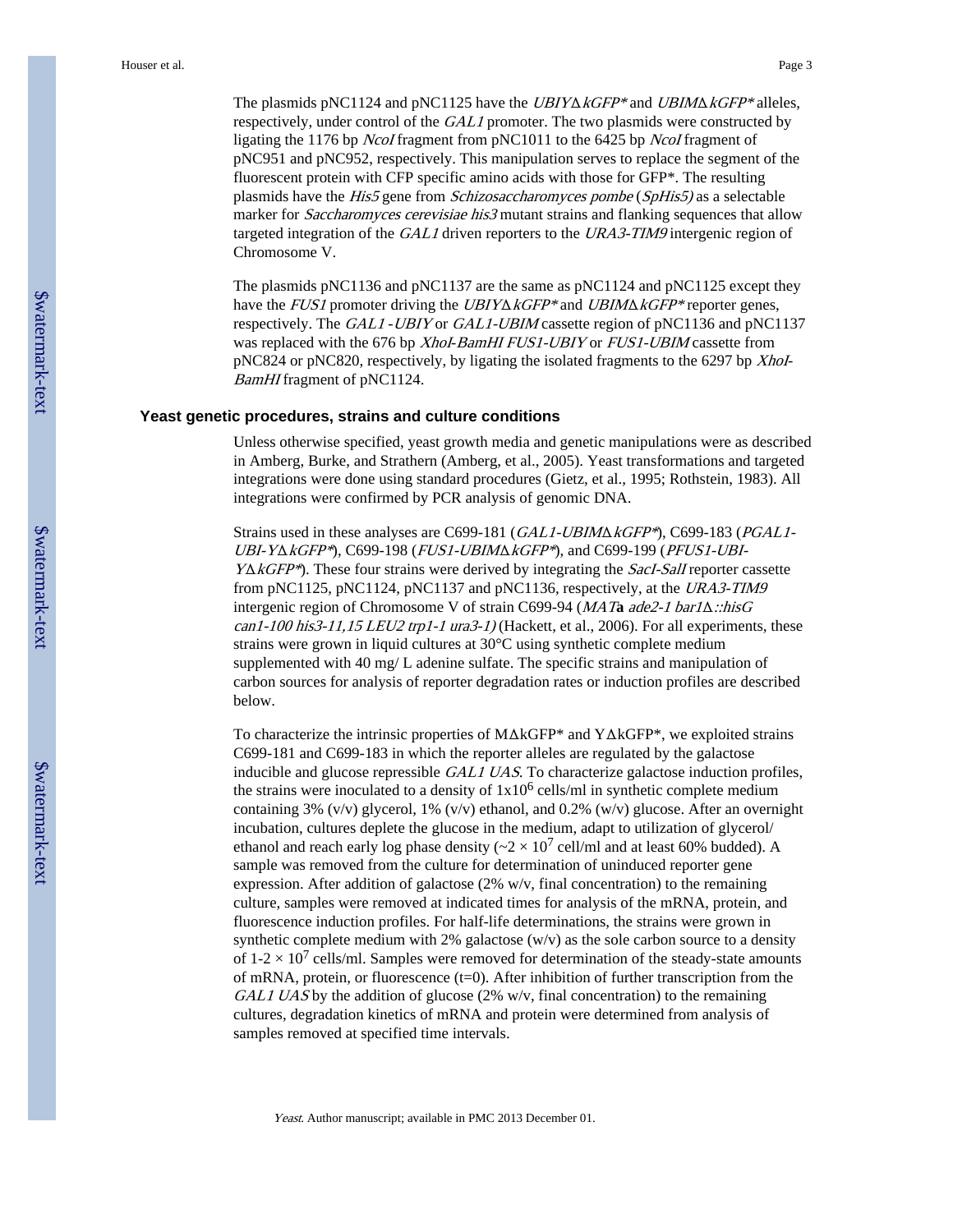#### **RNA preparation and quantification**

10 ml samples were removed from cultures immediately before and at indicated times after inhibition (addition of glucose) or induction (addition of galactose) of GAL1 UAS transcription by changing carbon source or induction of FUS1 UAS transcription by addition of mating pheromone. Cells were collected from these samples by vacuum filtration on to filters (0.45 μm HAWG, Millipore). The filters were placed in 1.5 ml eppendorf tubes, cooled in a dry ice/ethanol bath and stored at −80°C until all samples were collected for RNA extraction.

Total RNA was extracted from each sample using a modified version of the hot acidic phenol-chloroform method developed by Collart and Oliviero (Collart and Oliviero, 2001). After adding 400 μL of TES buffer [10 mM Tris-Cl (pH 7.5), 10 mM EDTA, 0.4% SDS, 4% RNAsecure (Ambion, Inc)] to each tube, the samples were briefly vortexed and centrifuged to separate the suspended cells from the filters, which were then discarded. 400 μL of phenol pH 4.5 (MP) was added to each cell suspension. Samples were vortexed vigorously, incubated at 65°C for 1 hour with intermittent vortexing, and then placed on ice for 5 min. Each mixture was applied to a phase lock gel tube (5 Prime) to separate the aqueous and organic phases by centrifugation. The aqueous phase was removed to a clean phase lock tube and extracted with an equal volume of chloroform. The aqueous phase was transferred to a clean eppendorf tube and ethanol precipitated. The precipitated RNA samples were suspended in 100 μl RNase-free water. The quality and concentration of the RNA for subsequent real-time quantitative PCR (qPCR) analysis was assessed based on 260nm/280nm and 260nm /230nm absorbance ratios.

First-strand cDNA synthesis for qPCR analysis was generated from total RNA using the SuperScript® III First-Strand Synthesis System (Invitrogen). qPCR reactions using 1/20 of total cDNA as template were completed using primers specific to FUS1 mRNA, GAL1 mRNA or GFP\* mRNA and the *ACT1* reference mRNA (Table 2). Changes in gene expression relative to ACT1 were assessed using the  $2-\Delta\Delta C_T$  method of analysis (Livak and Schmittgen, 2001). To validate application of this method, we determined that  $\Delta C_T$  for the different primer pairs was essentially constant using serial dilutions of the cDNA template (from 3 - 0.1 the amount in standard reactions). qPCR reactions were carried out in triplicate for each cDNA sample using SYBR GreenER qPCR supermix (Invitrogen) and the Applied Biosystems 7900HT Fast Real-Time PCR system. Reported values for amounts of the different mRNA species are the average of determinations made on samples from three or more independent cultures.

#### **Protein extract preparation and immune blotting conditions**

10 ml samples were removed from cultures as described for mRNA preparation. Whole-cell protein extracts were prepared using the method of Mattison et al. (Mattison, et al., 1999). Protein concentrations were determined by the BCA assay using the BCA assay kit from Pierce. Equal amounts of protein (40 μg for the MΔkGFP\* reporter strains and 60 μg for the YΔkGFP\* reporter strains) were loaded for each sample and fractionated on 12% SDS-PAGE gels. The fractionated proteins were transferred to PVDF membranes. Each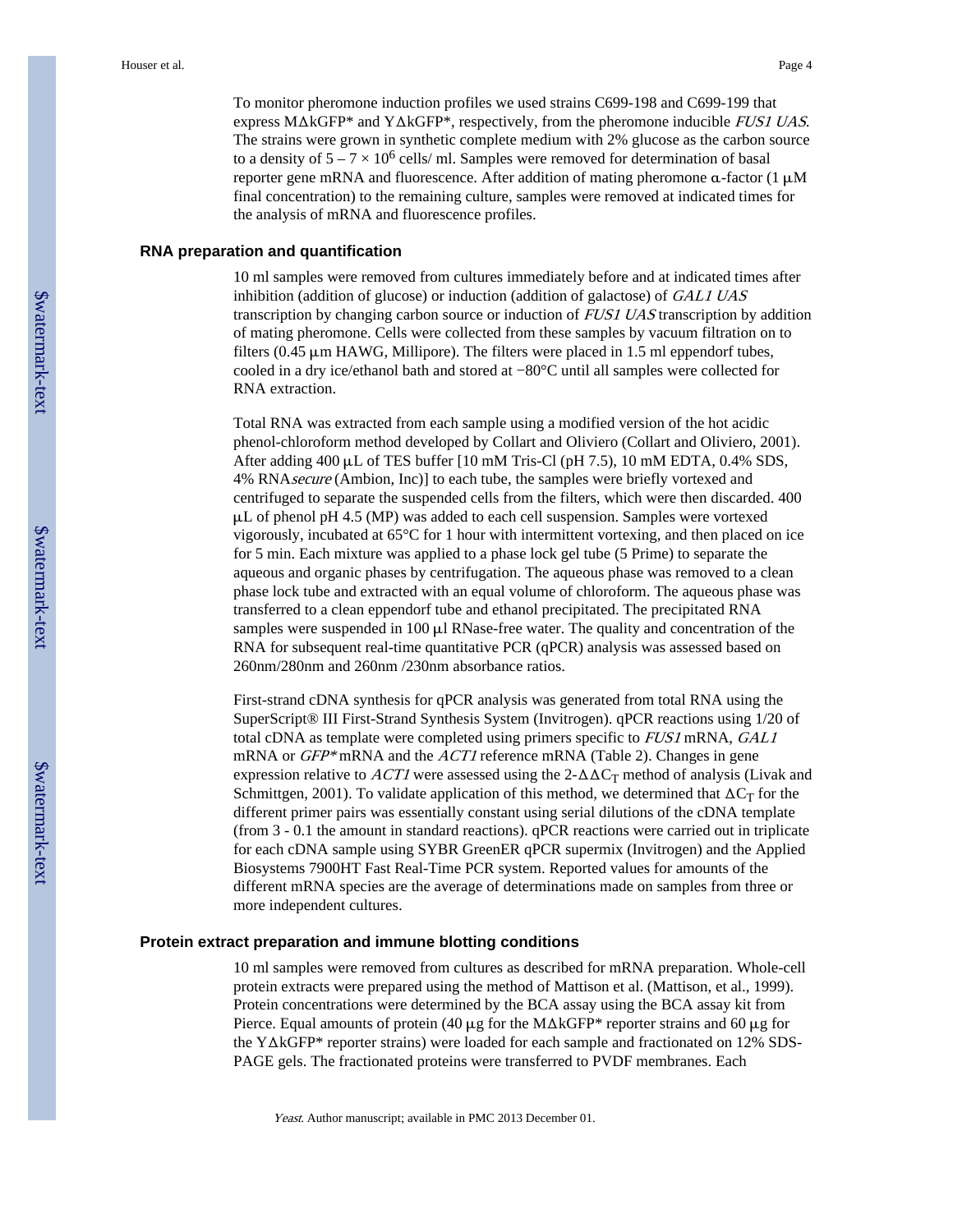membrane was divided into two portions at the 43 kDa molecular size marker. GFP\* was detected on the lower molecular size portion of the membrane by using anti-GFP monoclonal antibody (1:1000, Living Colors) with goat anti-mouse-IgG-HRP conjugated secondary antibody (1:10,000; Jackson Immuno Research). As an internal loading reference, yeast α-tubulin was detected on the higher molecular size portion of the membrane by using rat anti-tubulin primary antibody (1:200; Accurate Chemicals) with rabbit anti-rat IgG-HRPconjugated secondary antibody (1:10,000; Jackson Immuno Research). Immunoreactive species were detected by ECL plus and were exposed to X-ray film. Signal intensities for GFP\* and tubulin were quantified from scanned blots using NIH Image J software.

#### **Fluorescence microscopy and imaging analysis**

Agarose slabs were made by heating up 4% agarose in synthetic complete medium and allowing it to cool on glass slides.  $\sim$ 10  $\mu$ L of the culture were placed onto the cooled agarose and allowed to settle for several minutes without completely drying out. To measure fluorescence, 100 msec exposures where taken of four different z-axis positions centered on the cell.For capturing fluorescent images we used an epifluorescent microscope (Nikon TE 2000 inverted microscope) using a Hammatsu OrcaII Monochrome camera. The resulting image stack was projected onto a single plane by adding up the contribution from the individual planes. We then subtracted the background from the projection using the standard algorithm background subtraction in ImageJ [\(http://rsbweb.nih.gov/ij/\)](http://rsbweb.nih.gov/ij/). We measured the total fluorescence and area of the cell by manually bounding the cell and adding up all pixels inside those bounds. The mean fluorescence value for each sample was then calculated by averaging the amount of fluorescence in at least 25 individual cells for each individual repeat.

We assessed the extent of photobleaching by imaging fluorescence of GAL1-UBIMΔkGFP\* (C699-181) and  $GAL1-UBIY\Delta kGFP*(C699-183)$  cells that were grown in synthetic complete medium with 2% galactose  $(w/v)$  as the sole carbon source to allow maximal steady state reporter gene expression. Images of cells on agarose slabs where taken one after another as quickly as possible for a total of fifty images and fluorescence intensities determined as before. These measurements gave us an upper bound of photobleaching for both MΔkGFP\* and YΔkGFP\* of < 0.2% per image for our microscope settings. This rate puts the upper bound for total photobleaching throughout our experiment to be <2.6%. However the total photobleaching in our experiments with YΔkGFP\* is likely less than this as the shorted-lived reporter has a high turnover rate  $\left(\frac{1}{7} \text{ min}\right)$  and we only take pictures every 15 min. Autofluorescence was accounted for by quantifying the fluorescence of cells not expressing GFP\* (parental strain C699-94) and subtracting that average value from the GFP\* expressing cells (strain C699-181, C699-183, C699-198, or C699-199).

#### **Model fitting and mRNA back-prediction**

Here we describe our method of back-predicting the FUS1 mRNA profile from the fluorescence data of the GFP\* reporter. Our approach is similar to that of Wang et al. (Wang, et al., 2008) except we assume that oxidation of GFP\* is rate limiting as has been empirically determined by measurements on several GFP variants (Miyawaki, et al., 2003). This assumption allows us to use a quasi-equilibrium approach to reduce the number of equations and parameters needed for fitting. We justify the simplification based on comparison of galactose induction profiles for fluorescence and protein (see results).

The temporal profile of the GFP reporter is related to mRNA profile by:

$$
\frac{d\left[ GFP\right]}{dt} = k * mRNA\left(t\right) - k_{\text{deg}}\left[ GFP\right] \quad (1)
$$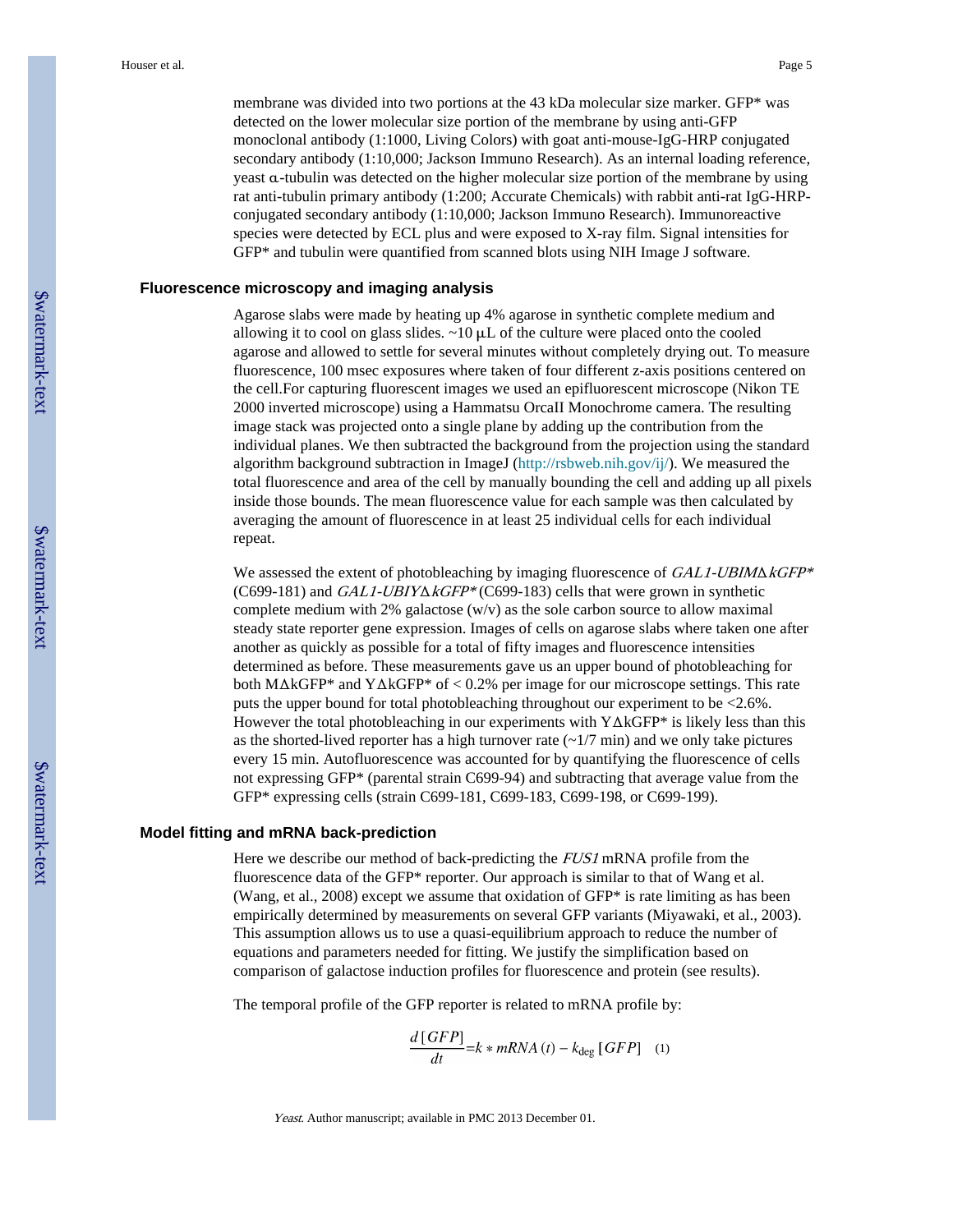where k is the combined rate of translation and maturation and Kdeg is the GFP\* protein degradation rate. In all fitting, we held Kdeg fixed at the measured value corresponding to a half-life of 7 min. Any arbitrary system of ordinary differential equations with linear reaction rates can be solved by a weighted sum of exponentials, whose arguments are the eigenvalues. Of course it is possible that the system contains highly nonlinear reaction rates, however, this method is a good first approximation. Thus the equation for the mRNA is of the form

 $mRNA(t) = b_0 + \sum b_n \exp(-\lambda_n t)$  (2)

Where the  $\lambda_n$  and  $b_n$  parameters are similar to the eigenvalues and the eigenvalue weights of the mRNA induction, respectively. The parameter  $b_0$  is set by the initial condition. With this functional form for the mRNA profile, equation 1 has a straightforward, analytical, solution. We then estimated the free parameters by performing a nonlinear least squares fit to this analytical solution of the GFP\* profile to our data on the YΔkGFP\* (short-lived reporter) pheromone induction profile driven by the *FUS1* promoter. We found that the free parameters were constrained best when we used, at most, 2 exponentials to describe the mRNA profile. Our estimate of the parameters were  $b_0 = -808$ ,  $b_1 = 818$ ,  $b_2 = -8.8$ ,  $\lambda_1 =$ 2.9E-5 min<sup>-1</sup>,  $\lambda_2 = 0.1$  min<sup>-1</sup> (note the parameters b<sub>n</sub> are unit-less). We also estimated the uncertainty in back-predicting the mRNA profile that is due to the variability of the observed GFP\* reporter profile. To define the range we added and subtracted the standard error of the GFP\* reporter profile to the mean of the same profile. We then fit our model to the result, and estimated the profile and parameters of the  $+/-1$  standard error (max/min) mRNA induction time course. For the max profile the estimated parameters where  $b_0 =$ -579,  $b_1 = 589$ ,  $b_2 = -6$ ,  $\lambda_1 = 3.9E$ -5 min<sup>-1</sup>,  $\lambda_2 = 0.1$  min<sup>-1</sup>. For the min profile the estimated parameters where  $b_0 = -930$ ,  $b_1 = 938$ ,  $b_2 = -10$ ,  $\lambda_1 = 2.4E-5 \text{ min}^{-1}$ ,  $\lambda_2 = 0.1$ min−1. For all fitting we used the Matlab (MathWorks) built in function "lsqnonlin".

## **Results**

#### **Reporter gene construction strategy**

We exploited the previously described ubiuqitin-N-degron tagging strategy to express green fluorescent protein (GFP) reporters that have different half-lives (Hackett, et al., 2006). The GFP\* protein (GFP- $F^{64}L$ ,  $S^{65}T$ ,  $V^{163}A$ ) we chose for these reporters is a rapidly maturing and bright amino acid substitution variant of GFP from Aequorea victoria (Harkins, et al., 2001). The  $S^{65}T$  substitution confers six-fold greater brightness and four-fold faster maturation kinetics compared with the wild-type GFP (Heim, et al., 1995). The two additional substitutions found in GFP\* improve brightness compared with the wild-type or S<sup>65</sup>T variant at temperatures above 28° C (Harkins, et al., 2001; Straight, et al., 1998; Cormack et al., 1996). The oxidative step in fluorescence maturation is known to be rate limiting (Miyawaki, et al., 2003). We infer de novo fluorescence development for GFP\* is rapid (14-16 min) based on the times reported for GFP-S65T (16 min), EGFP- $F^{64}L$ ,  $S^{65}T$  (14 min) and GFPuv3-F<sup>64</sup>L,  $S^{65}T$ ,  $F^{99}S$ ,  $M^{153}T$ ,  $V^{163}A$  (15 min) (Iizuka, et al., 2011).

The N-degron is a bipartite sequence that becomes exposed at the N-terminus because the ubiquitin moiety is cleaved off the nacent fusion protein by the deubiquitinating enzymes during translation. This exposed tag targets proteins to the proteasome for destruction with efficiencies that are determined by the identity of the bipartite signal (Bachmair, et al., 1986; Bachmair and Varshavsky, 1989; Gonda, et al., 1989; Park, et al., 1992; Suzuki and Varshavsky, 1999; Varshavsky, 1996). The N-terminal amino acid is the primary determinant of this tag. In the two reporters described here, MΔkGFP\* and YΔkGFP\*, the N-terminal Met (M) is stabilizing whereas Tyr (Y) is destabilizing (Varshavsky, 1996). The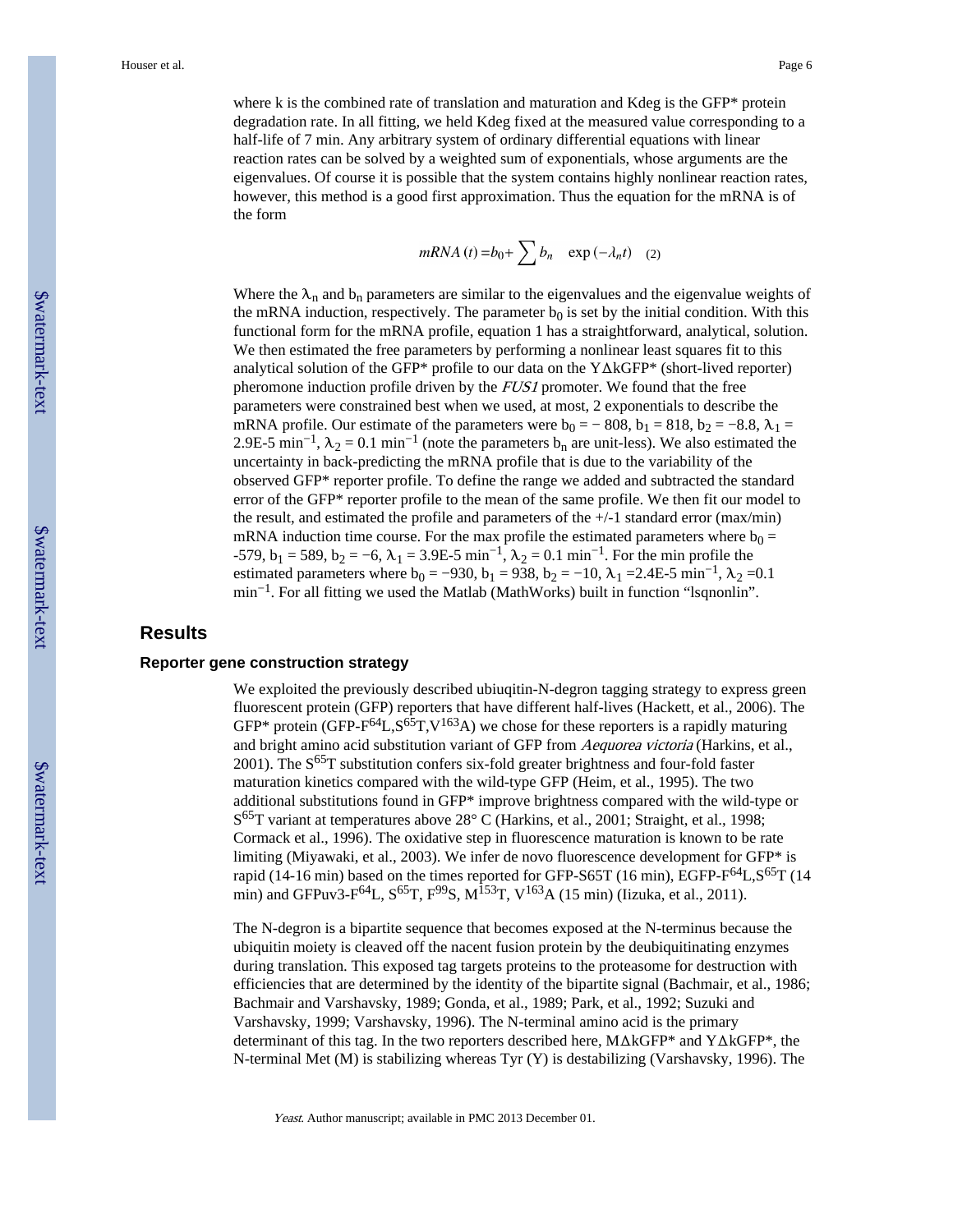second determinant of the N-degron is the presence of one or more lysine residues that are stericly positioned for conjugation to ubiquitin. The number, positioning and context of the lysine residues directly influence the efficiency of ubiquitination by the N-end rule pathway ubiquitin ligase, Ubr1, and consequently degradation by the proteasome (Bachmair and Varshavsky, 1989; Suzuki and Varshavsky, 1999). The Δk sequence fused to GFP\* in these reporters is a flexible linker of 23 amino acids with a lysine motif that satisfies this requirement (Bachmair and Varshavsky, 1989; Hackett, et al., 2006; Suzuki and Varshavsky, 1999).

To construct UBI- $M\Delta k$ GFP\* and UBI-Y $\Delta k$ GFP\* reporters expressed from either the GAL1 or  $FUS1$  upstream activating sequence (*UAS*), we inserted different *UAS-UBI-[X]* cassettes into the KpnI-BamHI cloning site in the  $[\Delta k]$ -GFP\* targeting cassette (Fig. 1) (Hackett, et al., 2006). The UAS cassettes carry the UBI4 coding sequence followed by an engineered codon ( $X = ATG$ , Met; or  $X = TAT$ , Tyr) which specifies the primary determinant of Ndegron for end rule pathway recognition. The  $[\Delta k]$  sequence needed to complete the Ndegron tag is fused to GFP\* in the targeting cassette. This cassette includes the Schizosaccharomyces pombe His5 gene (SpHis5) as a selectable marker and flanking sequences that target the reporters for integration at Chromosome V of S. cerevisiae (Fig. 1). Notably, any UAS of interest can be cloned into the unique BamHI and KpnI or XhoI sites of the UAS cassettes described previously (Hackett, et al., 2006). This feature makes these tools easily adaptable as transcriptional reporters.

#### **Comparison of galactose induction profiles for MΔkGFP\* and YΔkGFP\* reporter alleles**

To estimate the time differential between mRNA synthesis and detection of protein and fluorescence for the reporters, we monitored their galactose induction profiles in strains expressing the  $\text{P}GAL1\text{-}UBI\text{-}M \Delta kGFP*$  (C699-181) or  $\text{P}GAL1\text{-}UBI\text{-}Y\Delta kGFP*$  (C699-183) allele (Fig. 2). Cultures were grown to early log phase in medium with a non-inducing carbon source. Galactose then was added to induce transcription of the reporter gene. Samples of the liquid cultures were removed for either RNA or protein extract preparation before (t=0) and at indicated times after addition of galactose. RNA samples were treated as described in Materials and Methods for quantification of time dependent galactose induction of UBI-MΔkGFP\* or UBI-YΔkGFP\* mRNA relative to the non-induced ACT1 mRNA by qPCR. Protein extracts were fractionated by SDS-PAGE and transferred to PVDF membranes for quantification of MΔkGFP\* or YΔkGFP\* proteins relative to a tubulin loading control using western blot methods as described in Materials and Methods. To compare fluorescence induction profiles for MΔkGFP\* and YΔkGFP\*, cells were taken from the uniniduced (t=0) and induced cultures at indicated times and spread on microscope slides holding a thin layer of agarose medium. Images of different fields were captured for quantification of fluorescence, as detailed in Materials and Methods.

The plots comparing mRNA, fluorescence, and protein induction profiles for MΔkGFP\* and YΔkGFP\* point out several important features of this system (Fig. 2A & 2B). The inherent difference in the short-lived and stable reporters influences whether basal signal may be amplified or underestimated, respectively. In this example, the short-lived YΔkGFP\* reporter protein and fluorescence is undetectable under non-inducing conditions, whereas the stable MΔkGFP\* reporter accumulates sufficiently to have a measurable basal signal (compare t=0, Fig. 2A  $\&$  2B). It is also evident that GFP\* makes the fluorescence detection method more sensitive than the ECL-Plus western blot detection system used here to monitor protein accumulation. This difference in sensitivity is evident for MΔkGFP\* at early times when protein abundance is still low (Fig. 2A). It is also evident for YΔkGFP\* throughout the profile because absolute protein amounts remain low (Fig. 2B). As a consequence, the protein profile for the short-lived reporter is shifted to the right compared with that for the stable reporter. By contrast, the induction profiles based on relative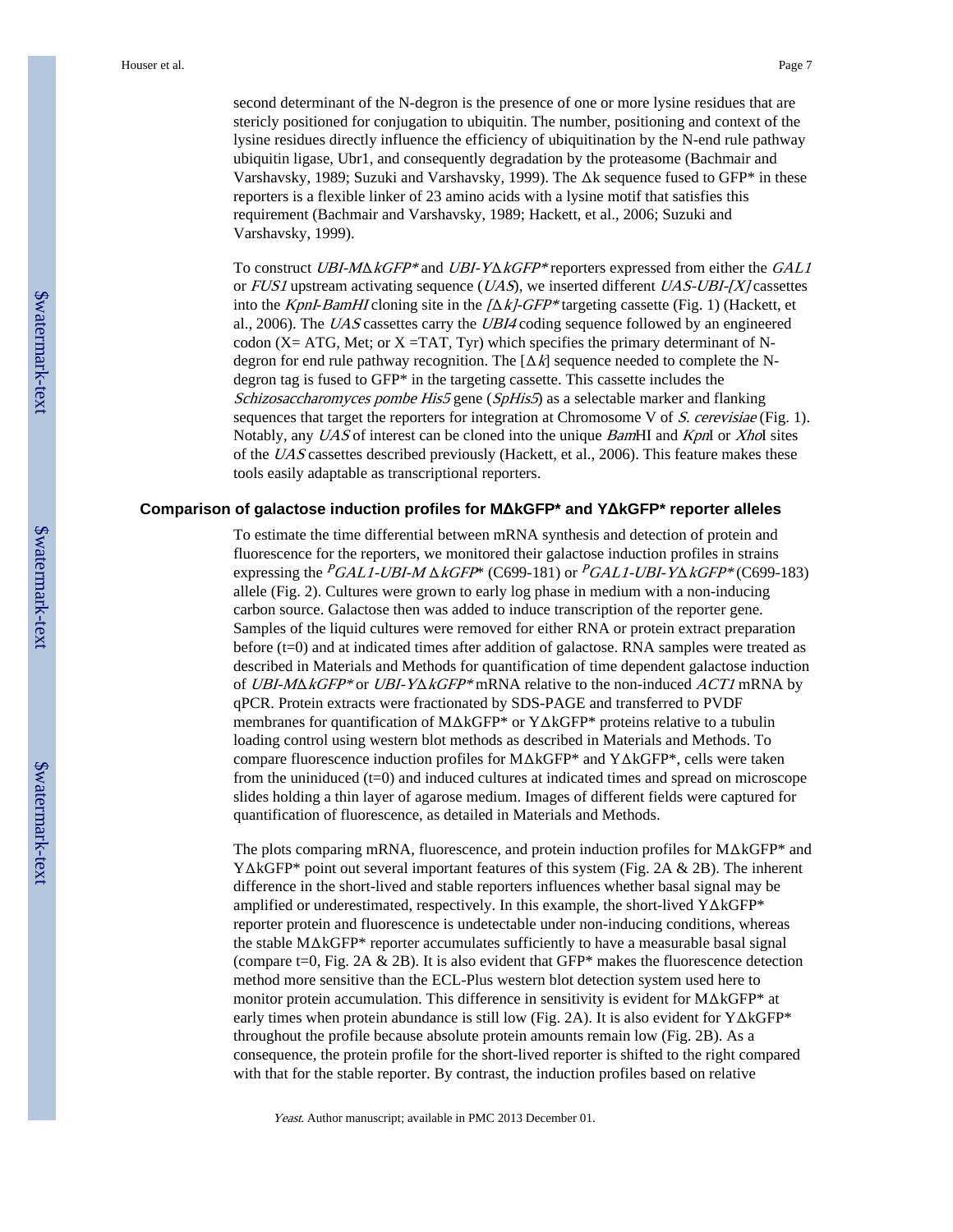fluorescence are the same within experimental error for the two reporters. Thus the destabilized and stable reporters function equally well for monitoring induction profiles. Fluorescence induction for the reporters is shifted toward later times compared with mRNA induction profiles. The extent offset is influenced by the threshold for fluorescence detection and the effective maturation time that includes the time for translation of the mRNA, protein folding, and oxidative steps that develop the fluorophore.

#### **Comparison of MΔkGFP\* and YΔkGFP\* half-lives**

To determine the half-lives for the reporter mRNA and protein, cultures of strains expressing either the  $PGAL1-UBI-M\Delta kGFP*(C699-181)$  or  $PGAL1-UBI-Y\Delta kGFP*$ (C699-183) allele were grown in galactose medium to induce their steady state expression. Cultures were then switched to glucose medium, which immediately inhibits further transcription (Johnston, et al., 1994). Samples of the cultures were removed before (t=0) and at indicated times after addition of glucose to prepare mRNA and protein extracts and to mount cells for fluorescence microscopy. In contrast to half-life determinations made in the presence of general translation inhibitors, such as cycloheximide, the strategy used here measures rates of degradation under normal growth conditions. Quantification of amounts of reporter mRNA, protein, and fluorescence was done as described for the galactose induction profiles (above). Plots comparing the exponential decay of these species for  $M\Delta kGFP*$  and  $Y\Delta kGFP^*$  are shown in Figs. 3A & 3B, respectively. The half-lives extrapolated from these data are summarized in Table 3. The half-life of the  $UBI-X-\Delta kGFP*$  mRNA (~ 7 min) was the same for both alleles, but is somewhat longer than for the reference  $GALI$  mRNA ( $\sim$ 4) min). The half-life of the stable MdkGFP\* protein is approximately 10-times longer than for the destabilized YdkGFP\* protein whether calculated from data collected by western-blot or fluorescence methods. Because the YdkGFP\* species is undetectable 10 min after inhibition of transcription, the time available for making measurements is constrained to the period where mRNA has not yet been depleted from the cells. In this situation the measured halflife reflects the dynamics between the translation and degradation.

#### **Assessment of MdkGFP\* and YdkGFP\* as reporters of transient gene expression**

Yeast respond to mating pheromone by inducing a transient transcription program (Roberts, et al., 2000). FUS1 encodes a membrane protein that is localized to the tips of mating projections and is required for cell fusion between mating partners. Its expression is strongly induced by pheromone and serves as a standard indicator for signal dependent transcription in yeast. Therefore, the FUS1 UAS was exploited to examine fluorescent proteins as reporters of transient transcription. Mating pheromone α-factor was added to cultures of strains expressing either the PFUS1-UBI-MΔkGFP\* (C699-198) or PFUS1-UBI-YΔkGFP\*  $(C699-199)$  allele. Samples of the cultures were removed before  $(t=0)$  and at indicated times after pheromone addition to prepare mRNA for quantification by qPCR and to mount cells for microscopy for fluorescence determination as before.

As expected, *FUS1* mRNA is rapidly and transiently induced with a peak occurring between 0-30 min (Fig. 4A). Because of our limited early sampling times, we use the 15 min time point as the apparent time at which maximal mRNA expression occurs. FUS1 mRNA abundance then declines and stabilizes at  $\sim$  50-60% of the maximal amount. The *GFP*\* mRNA profiles expressed from the 45 bp *FUS1 UAS* for both *UBI-M* $\triangle$ *KGFP\** and *UBI-* $Y\Delta kGFP^*$  are indistinguishable from each other and the endogenous  $FUSI$  (Fig. 4A). The pheromone induction kinetics of GFP\* fluorescence is similar for stable (MΔkGFP\*) and destabilized (YΔkGFP\*) reporters, yet only the destabilized GFP\* reveals attenuation that is characteristic of pheromone induced mRNAs (Fig. 4B). The mRNA and fluorescence profiles for the YΔkGFP\* are similar in that both reveal attenuation of expression that declines to 50-60% of the maximum. However, because of the delay in fluorescence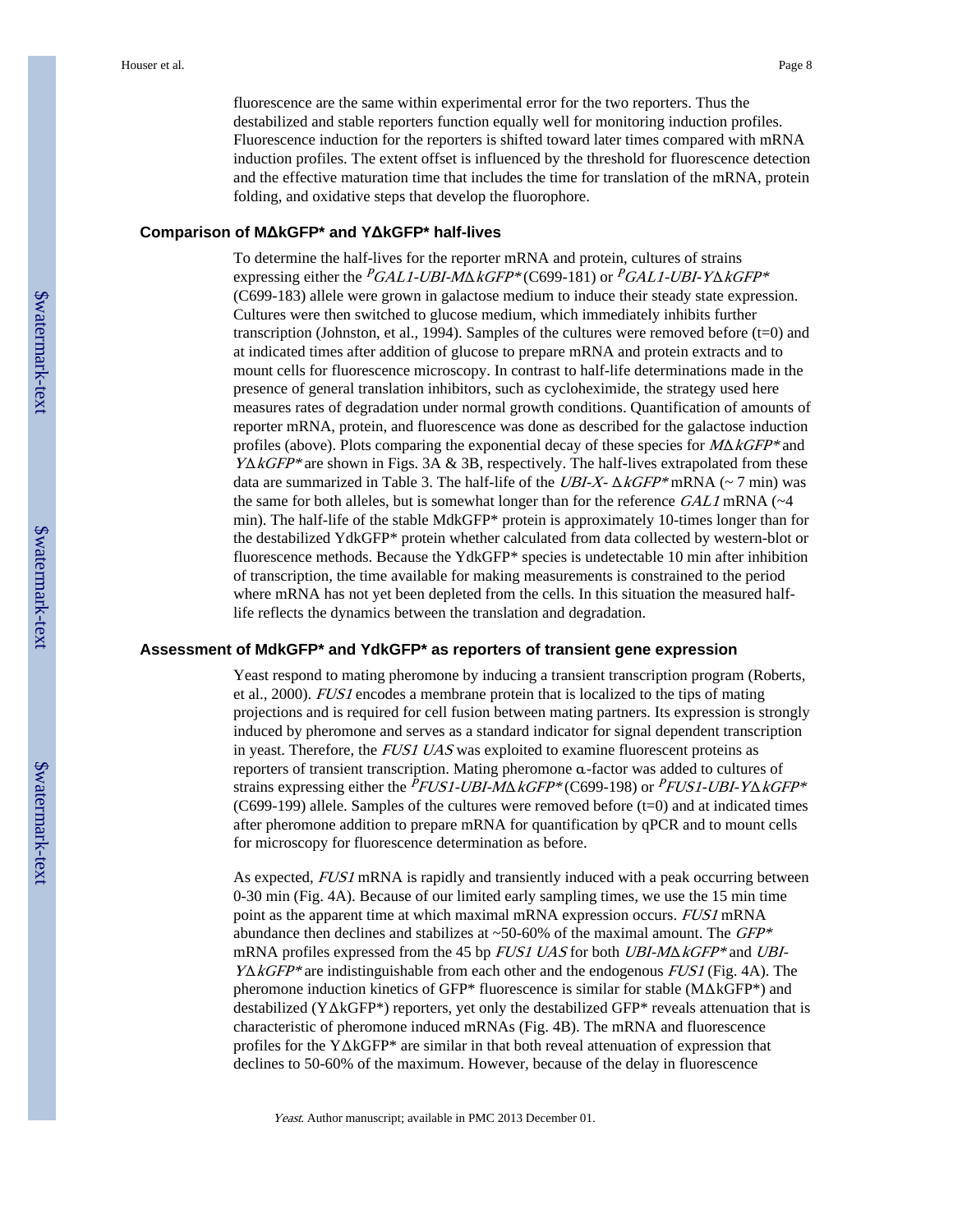detection compared with mRNA, other details are different. Notably, the mRNA profile has a sharp peak at 15 min and the fluorescence profile has a delayed and broad peak spanning 45-90 min.

Here we show that despite the delay in detection for fluorescence compared with mRNA, the induction profile of the destabilized GFP\* is indicative of the corresponding mRNA profile. Previously some of us reported on a way to back predict the mRNA from a shorted-lived cyan fluorescent protein reporter (Wang, et al., 2008). Here we apply that same strategy to the destabilized YΔkGFP\* reporter under control of the FUS1 UAS. Figure 4C shows the predicted mRNA profile (solid black line) compared to the measured FUS1 UAS dependent  $GFP^*$  mRNA profile (cirlces). The uncertainty in the  $PFLSI-UBI-Y\Delta kGFP^*$  pheromone induction profile corresponds to a range of values that the fluorescence could take. We used the maximum and minimum range, set by the uncertainty in fluorescence measurements, to estimate the maximum and minimum range of mRNA levels that could explain our data (Fig. 4C, grey lines). The mRNA profile was modeled as a sum of exponentials so that the resulting dynamical equation for the  $GFP*$  could be solved analytically and the resulting solution could be fit to the data using a nonlinear least squares method (see methods section for details). Figure 4C demonstrates the success of back-predicting the mRNA profile from the fluorescence.

## **Discussion**

Theoretical and computational analyses of mathematical models designed to investigate biological responses to various environmental stimuli are providing deeper and often nonintuitive understanding of the underlying regulatory systems. These studies often rely on measurements of changes in gene expression in individual living cells as they respond to stimuli in real time. Fluorescent proteins are obvious tools for generating the data used to evaluate and validate model predictions. To be faithful as reporters of temporal transcription programs, it is important that the fluorescent protein has fast maturation and turnover kinetics. These two qualities make the window in which they are detected more closely match that of transcript profiles.

We previously provided proof of principle that flexibility in fluorescent protein reporter stabilities could be realized by exploiting the N-end rule pathway for programmable protein degradation (Hackett, et al., 2006). This pathway targets proteins to the proteasome for their destruction with efficiencies that are determined by the identity of a bipartite "N-degron" signal (Bachmair, et al., 1986; Bachmair and Varshavsky, 1989; Gonda, et al., 1989; Park, et al., 1992; Varshavsky, 1996). This first generation of N-degron reporters was based on cyan fluorescent protein (CFP). CFP has a slow functional maturation time  $($   $\sim$  2 hr), which encompasses the time it takes for translation, protein folding, and fluorophore development. This slow maturation and the low fluorescence intensity of CFP severely limited the utility of this first generation of N-degron fluorescent reporters.

The MΔkGFP\* (stable) and YΔkGFP\* (destabilized) reporters described here are derivatives of a fast maturing and thermostable version of GFP ( $F^{64}L$ ,  $S^{65}T$ ,  $V^{163}A$ ). GFP\* has a far better fluorescence intensity than CFP at the optimal growth temperature (30°C) for S. cerevisiae. This attribute improves detection sensitivity, which is especially advantageous for the destabilized reporter. It is noteworthy that fluorescence of the GFP\* reporters proved to be more sensitive for detection of the reporter gene product than did the commonly used ECL-Plus western blot system. The brightness and faster maturation of GFP\* compared with CFP also allows the destabilized YΔkGFP\* reporter to track induction kinetics equally well as the more abundant stable MΔkGFP\* reporter. In addition, the destabilized reporter revealed the transient profile characteristic of pheromone induced transcription that was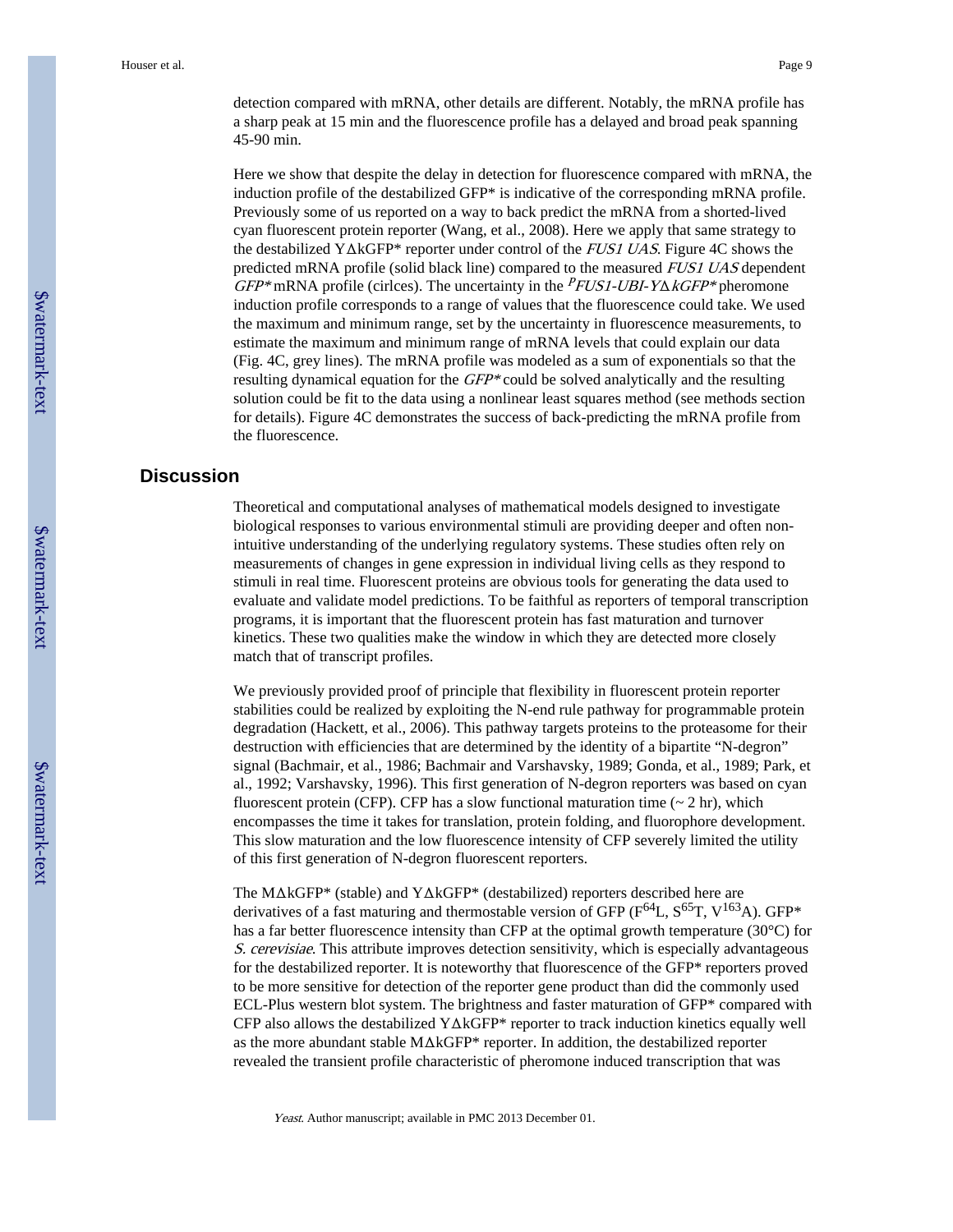otherwise masked by the accumulation of the longer-lived protein. These characteristics of YΔkGFP\* fluorescence make this reporter especially well-suited for tracking the temporal dynamics of transcription. In support of this claim, we applied a mathematical approach that successfully back-predicted the pheromone induced mRNA profile from the fluorescence data of the YΔkGFP\* reporter. The approach we used is similar to that of Wang et al. (Wang, et al., 2008) except that the rapid maturation of GFP\* required only information about the half-life of the reporter and allowed us to use a quasi-equilibrium approach to reduce the number of equations and parameters needed for fitting. Because the N-end rule pathway is evolutionarily conserved, the utility of this strategy for generating families of short-lived fluorescent reporter proteins and application of the mathematical approach to predict mRNA profiles should be generally applicable (Gonda, et al., 1989).

There has also been great interest in determining the origins and consequences of variability in gene expression observed from isogenic cell populations. This variability arises from two general sources: "intrinsic noise", which is due to the inherent random nature of the biochemical processes necessary for expression of a particular gene, and "extrinsic noise", which affects all genes (Elowitz, et al., 2002). Many of these investigations relied on stable fluorescent proteins as reporters of transcriptional activity (Blake, et al., 2003; Colman-Lerner, et al., 2005; Elowitz, et al., 2002; McCullagh, et al., 2010; Raser and O'Shea, 2004). Therefore, the fluorescent reporters are expressed at levels greater than many endogenous proteins, which have mRNA and protein half-lives of 15 min or shorter. When either the maturation or the turnover rate of the reporter is slow compared with the endogenous proteins, the reporter acts as a low pass filter and obscures intrinsic fluctuations that contribute to variability in gene expression.

The programmable features of the N-degron tagging approach expand the range of half-lives that is possible with fluorescent reporter proteins. This flexibility, in principle, allows investigators to match the decay rates of the reporters to the proteins in the system that they are designed to track and thereby provide a more accurate picture of the dynamic properties of the system under investigation.

#### **Acknowledgments**

We thank Drs. L.R. Schenkman and J.R. Pringle (Stanford University, Palo Alto CA) for the plasmid pYEPGFP\*- BUD8. We also thank Drs. J. Kelley and M. Pena for critical reading of the manuscript. This work was supported by NIH Grants GM 079271 and GM 084071.

## **References**

- Amberg, DC.; Burke, DJ.; Strathern, JN. Methods in Yeast Genetics. Cold Spring Harbor Lab. Press: Cold Spring Harbor; New York: 2005.
- Andersen JB, Sternberg C, Poulsen LK, Bjorn SP, Givskov M, Molin S. New unstable variants of green fluorescent protein for studies of transient gene expression in bacteria. Appl Environ Microbiol. 1998; 64:2240–6. [PubMed: 9603842]
- Bachmair A, Finley D, Varshavsky A. In vivo half-life of a protein is a function of its amino-terminal residue. Science. 1986; 234:179–86. [PubMed: 3018930]
- Bachmair A, Varshavsky A. The degradation signal in a short-lived protein. Cell. 1989; 56:1019–32. [PubMed: 2538246]
- Blake WJ, M KA, Cantor CR, Collins JJ. Noise in eukaryotic gene expression. Nature. 2003; 422:633– 7. [PubMed: 12687005]
- Collart, MA.; Oliviero, S. Preparation of yeast RNA. In: Ausubel, Frederick M., et al., editors. Current protocols in molecular biology. 2001. Chapter 13, Unit13 12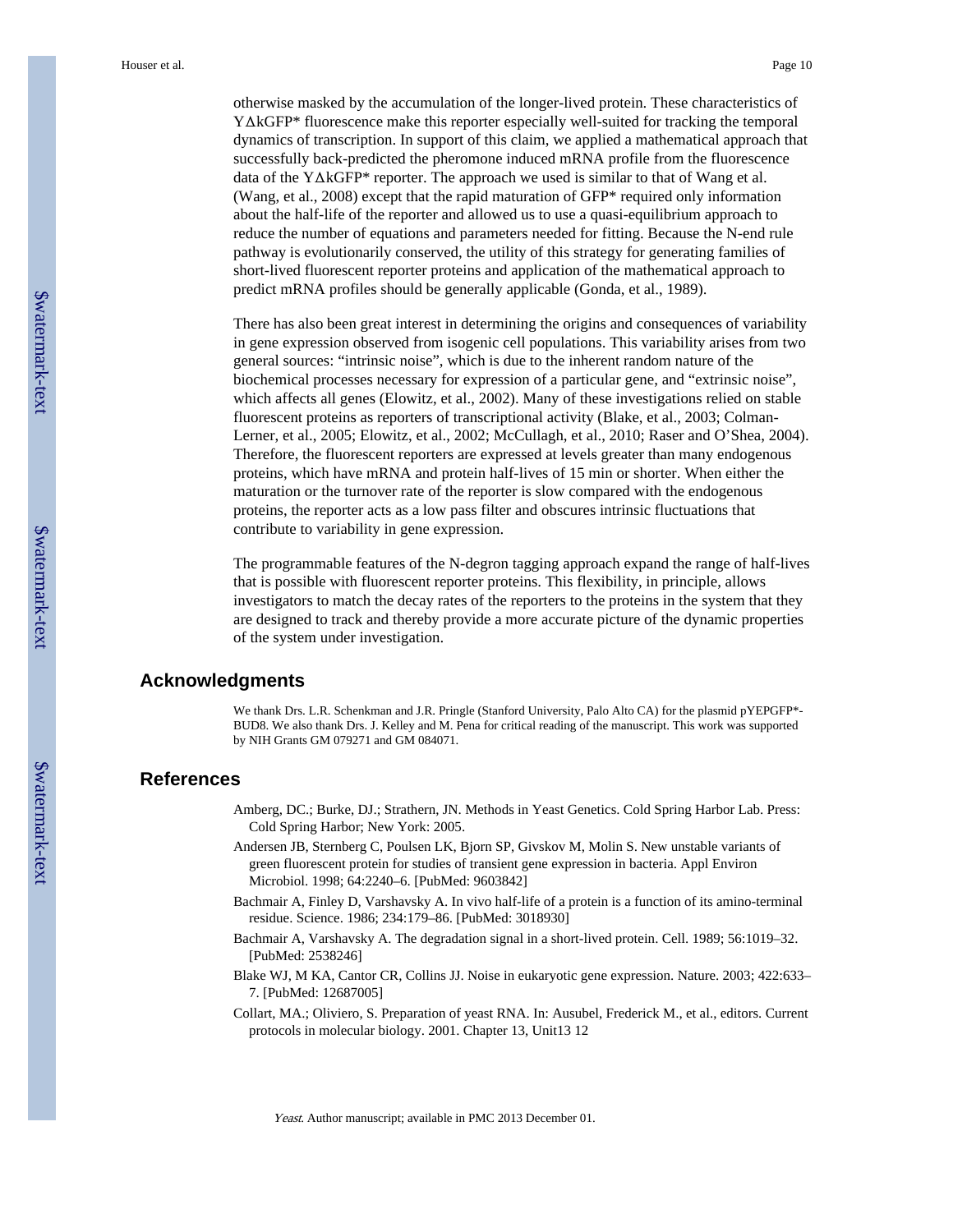- Colman-Lerner A, Gordon A, Serra E, Chin T, Resnekov O, Endy D, Pesce CG, Brent R. Regulated cell-to-cell variation in a cell-fate decision system. Nature. 2005; 437:699–706. [PubMed: 16170311]
- Cormack BP, Valdivia RH, Falkow S. FACS-optimized mutants of the green fluorescent protein (GFP). Gene. 1996; 173:33–38. [PubMed: 8707053]
- Elowitz MB, Levine AJ, Siggia ED, Swain PS. Stochastic gene expression in a single cell. Science. 2002; 297:1183–6. [PubMed: 12183631]
- Gietz RD, Schiestl RH, Willems AR, Woods RA. Studies on the transformation of intact yeast cells by the LiAc/SS- DNA/PEG procedure. Yeast. 1995; 11:355–60. [PubMed: 7785336]
- Gonda DK, Bachmair A, Wunning I, Tobias JW, Lane WS, Varshavsky A. Universality and structure of the N-end rule. J Biol Chem. 1989; 264:16700–12. [PubMed: 2506181]
- Hackett EA, Esch RK, Maleri S, Errede B. A family of destabilized cyan fluorescent proteins as transcriptional reporters in S. cerevisiae. Yeast. 2006; 23:333–49. [PubMed: 16598699]
- Harkins HA, Page N, Schenkman LR, De Virgilio C, Shaw S, Bussey H, Pringle JR. Bud8p and Bud9p, proteins that may mark the sites for bipolar budding in yeast. Molecular biology of the cell. 2001; 12:2497–518. [PubMed: 11514631]
- Heim R, Cubitt AB, Tsien RY. Improved green fluorescence. Nature. 1995; 373:663–4. [PubMed: 7854443]
- Iizuka R, Yamagishi-Shirasaki M, Funatsu T. Kinetic study of de novo chromophore maturation of fluorescent proteins. Analytical biochemistry. 2011; 414:173–8. [PubMed: 21459075]
- Johnston M, Flick JS, Pexton T. Multiple mechanisms provide rapid and stringent glucose repression of GAL gene expression in Saccharomyces cerevisiae. Mol Cell Biol. 1994; 14:3834–41. [PubMed: 8196626]
- Li X, Zhao X, Fang Y, Jiang X, Duong T, Fan C, Huang CC, Kain SR. Generation of destabilized green fluorescent protein as a transcription reporter. J Biol Chem. 1998; 273:34970–5. [PubMed: 9857028]
- Livak KJ, Schmittgen TD. Analysis of relative gene expression data using real-time quantitative PCR and the 2(-Delta Delta C(T)) Method. Methods. 2001; 25:402–8. [PubMed: 11846609]
- Longtine MS, McKenzie A 3rd, Demarini DJ, Shah NG, Wach A, Brachat A, Philippsen P, Pringle JR. Additional modules for versatile and economical PCR-based gene deletion and modification in Saccharomyces cerevisiae. Yeast. 1998; 14:953–61. [PubMed: 9717241]
- Mateus C, Avery SV. Destabilized green fluorescent protein for monitoring dynamic changes in yeast gene expression with flow cytometry. Yeast. 2000; 16:1313–23. [PubMed: 11015728]
- Mattison CP, Spencer SS, Kresge KA, Lee J, Ota IM. Differential regulation of the cell wall integrity mitogen-activated protein kinase pathway in budding yeast by the protein tyrosine phosphatases Ptp2 and Ptp3. Mol Cell Biol. 1999; 19:7651–60. [PubMed: 10523653]
- McCullagh E, Seshan A, El-Samad H, Madhani HD. Coordinate control of gene expression noise and interchromosomal interactions in a MAP kinase pathway. Nature Cell Biology. 2010; 12:954–62.
- Miyawaki A, Nagai T, Mizuno H. Mechanisms of protein fluorophore formation and engineering. Curr Opin Chem Biol. 2003; 7:557–62. [PubMed: 14580558]
- Park EC, Finley D, Szostak JW. A strategy for the generation of conditional mutations by protein destabilization. Proc Natl Acad Sci U S A. 1992; 89:1249–52. [PubMed: 1311090]
- Raser JM, O'Shea EK. Control of stochasticity in eukaryotic gene expression. Science. 2004; 304:1811–4. [PubMed: 15166317]
- Roberts CJ, Nelson B, Marton MJ, Stoughton R, Meyer MR, Bennett HA, He YD, Dai H, Walker WL, Hughes TR, Tyers M, Boone C, Friend SH. Signaling and circuitry of multiple MAPK pathways revealed by a matrix of global gene expression profiles. Science. 2000; 287:873–80. [PubMed: 10657304]
- Rothstein RJ. One-step gene disruption in yeast. Methods Enzymol. 1983; 101:202–11. [PubMed: 6310324]
- Sambrook, J.; Fritsch, EF.; Maniatis, T. Molecular Cloning: A Laboratory Manual. Cold Spring Harbor Lab. Press; Plainview NY: 1989.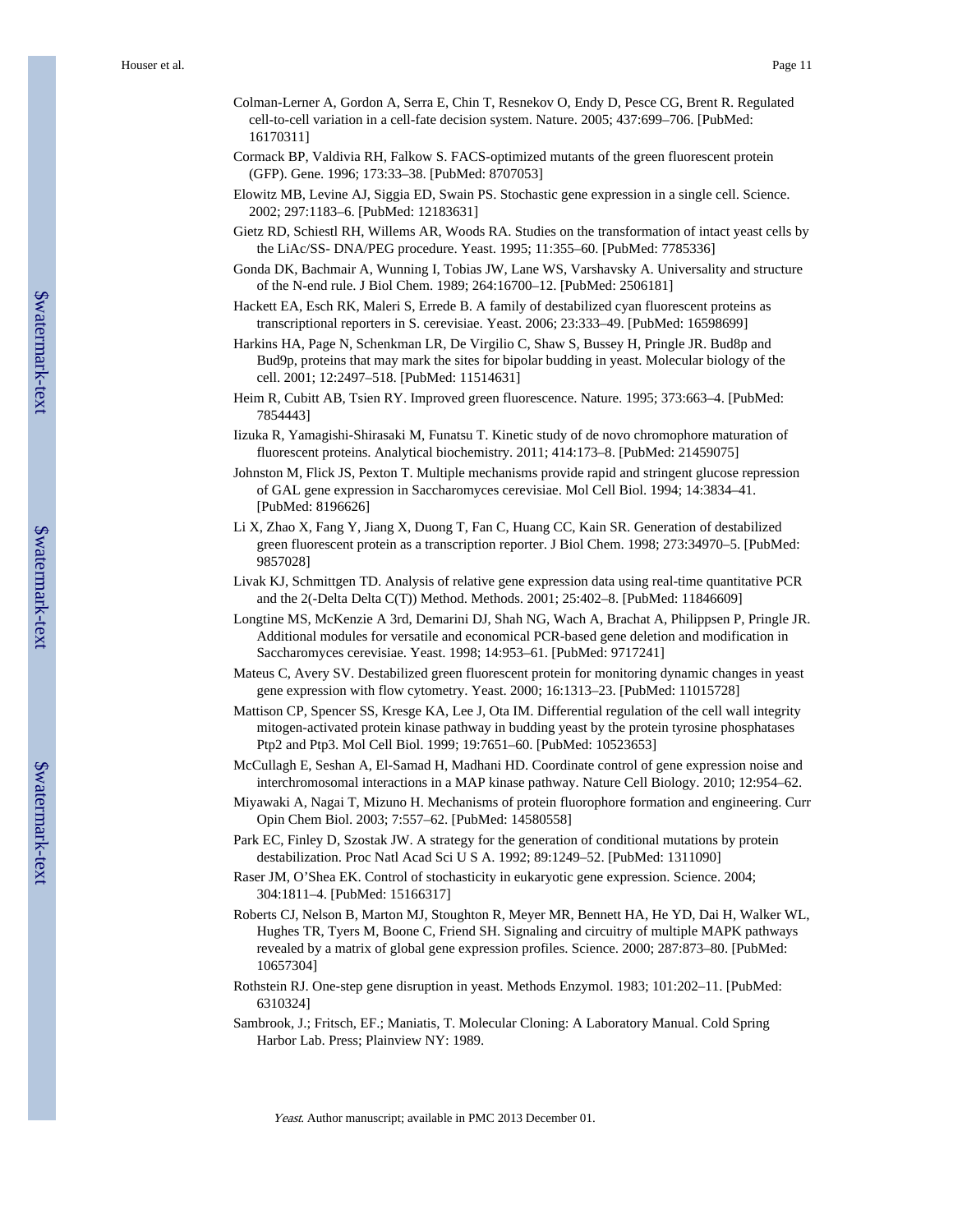- Straight AF, Sedat JW, Murray AW. Time-lapse microscopy reveals unique roles for kinesins during anaphase in budding yeast. The Journal of cell biology. 1998; 143:687–94. [PubMed: 9813090]
- Suzuki T, Varshavsky A. Degradation signals in the lysine-asparagine sequence space. Embo J. 1999; 18:6017–26. [PubMed: 10545113]
- Varshavsky A. The N-end rule: functions, mysteries, uses. Proc Natl Acad Sci U S A. 1996; 93:12142–9. [PubMed: 8901547]
- Wang X, Errede B, Elston TC. Mathematical analysis and quantification of fluorescent proteins as transcriptional reporters. Biophysical journal. 2008; 94:2017–26. [PubMed: 18065460]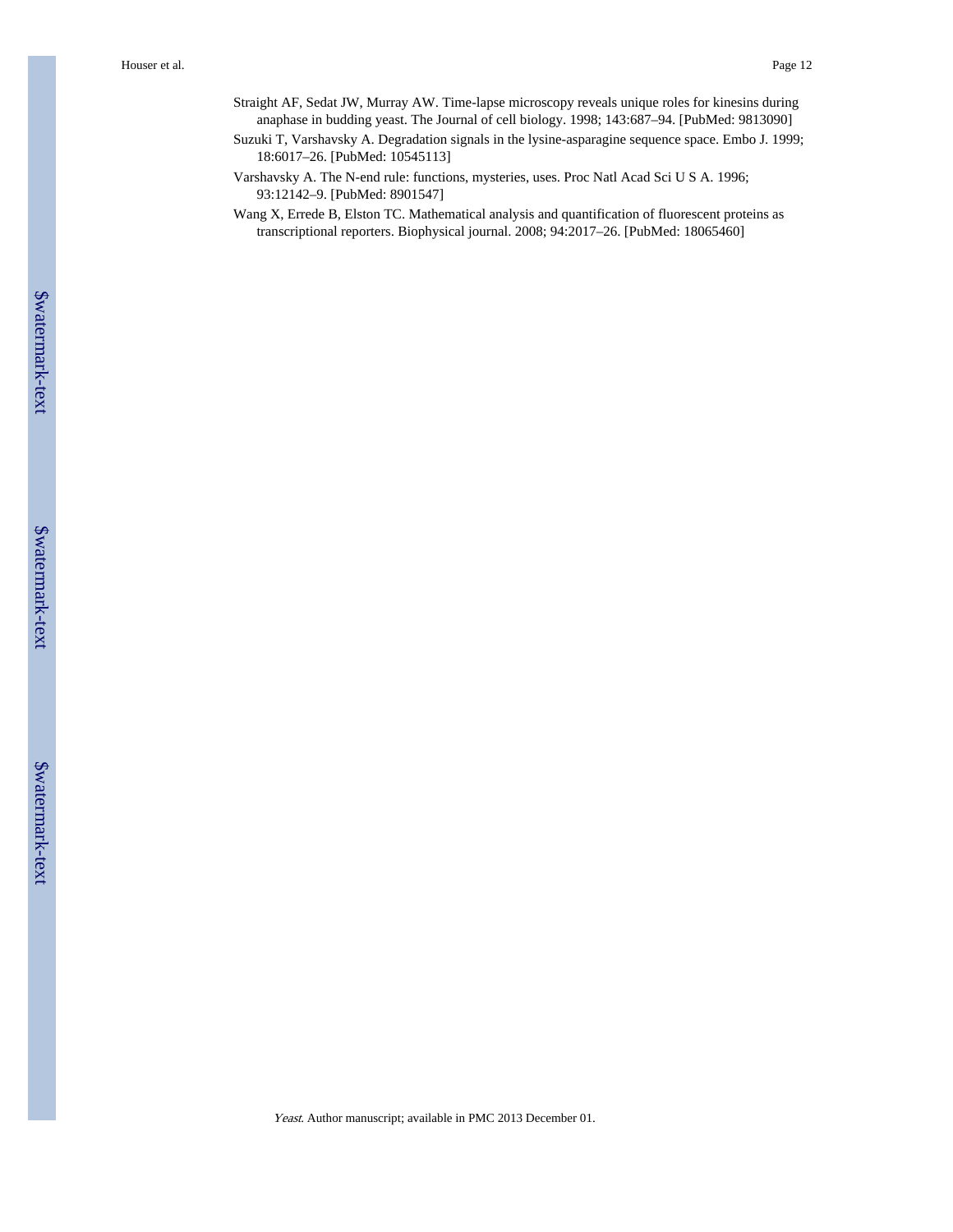

#### **Figure 1.**

Strategy for N-degron GFP\* reporter gene construction and integration into the S. cerevisiae genome. Plasmids with different UAS-UBI-X-ΔkGFP\* reporters are constructed by combining  $UAS$  and  $GFP$  targeting cassettes. The  $X-\Delta k$  element of the reporter gene represents different bipartite N-degron signal sequences (see text). Digestion of the reporter gene plasmid with SacI and SaII restriction endonucleases releases the reporter gene from the plasmid backbone and generates free ends that target the allele to the URA3-TIM9 intergenic region of chromosome V. Unique restriction enzyme sites in the different cassettes are shown (B, BamHI; G, BglII; E, EcoRV; K, KpnI; Sa, SalI; Sc, SacI; Sm, SmaI;  $X$ ,  $Xhol.$ )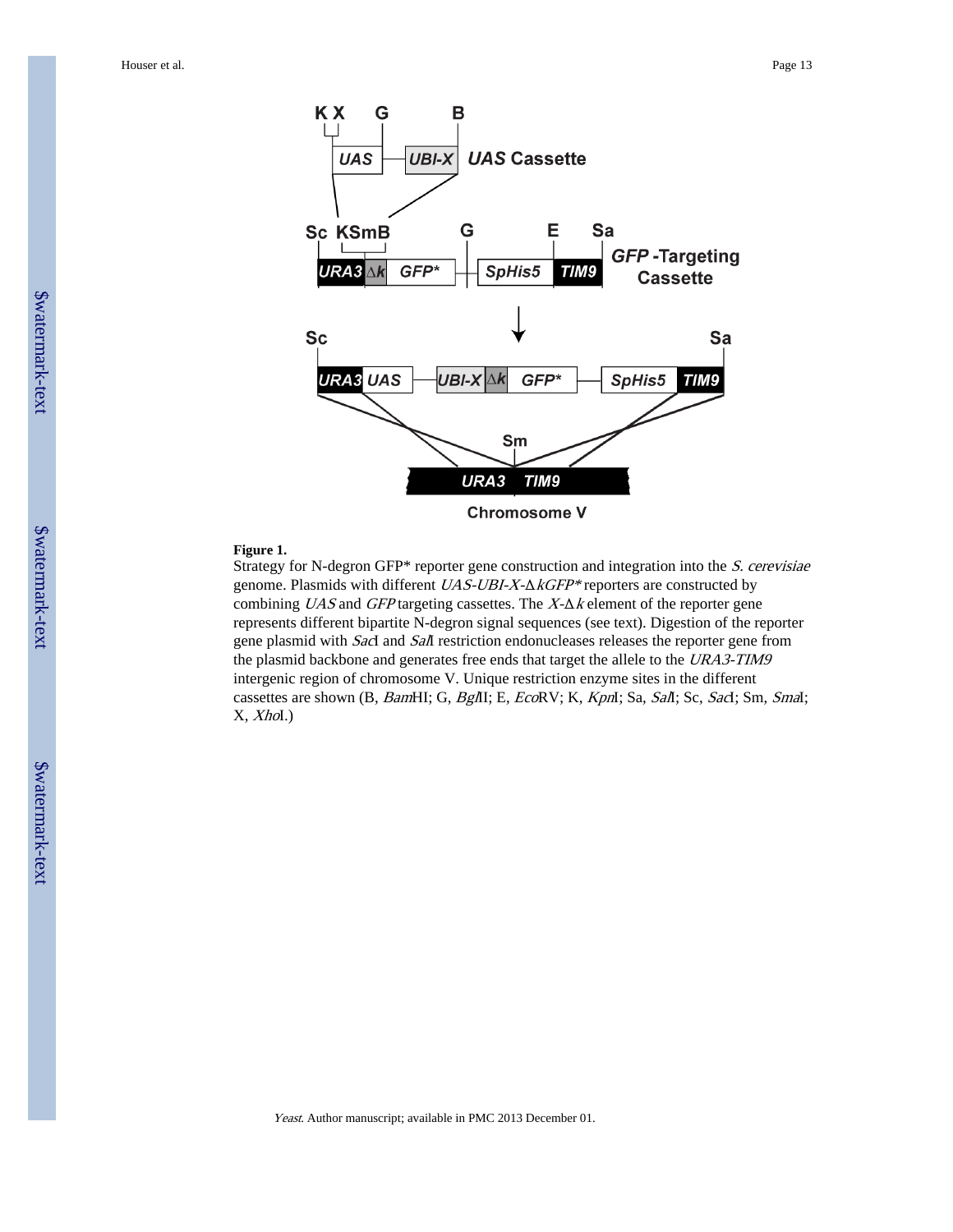Houser et al. Page 14



#### **Figure 2.**

Galactose induction kinetics for detection of reporter gene mRNA, protein, and fluorescence. (**A & B)** Plots comparing galactose induction profiles for GFP\* mRNA ( $\cdot \cdot \circ \cdot \cdot$ ), protein ( $\bullet \bullet \bullet$ ), and fluorescence ( $\bullet \bullet$ ) in strains with the *PGAL1-UBI*- $M\Delta kGFP*(C699-181)$  or  $PGL1-UBI-Y\Delta kGFP*(C699-183)$  reporters, as specified. The data points for mRNA and protein are the average values from four and three independent induction time courses, respectively. The data points for fluorescence are the average of the mean fluorescence from four independent induction time courses. (The mean fluorescence value at each time in given time course is determined from quantification of at least 25 cells.) Error bars show 95% confidence limits calculated from the independent time course determinations.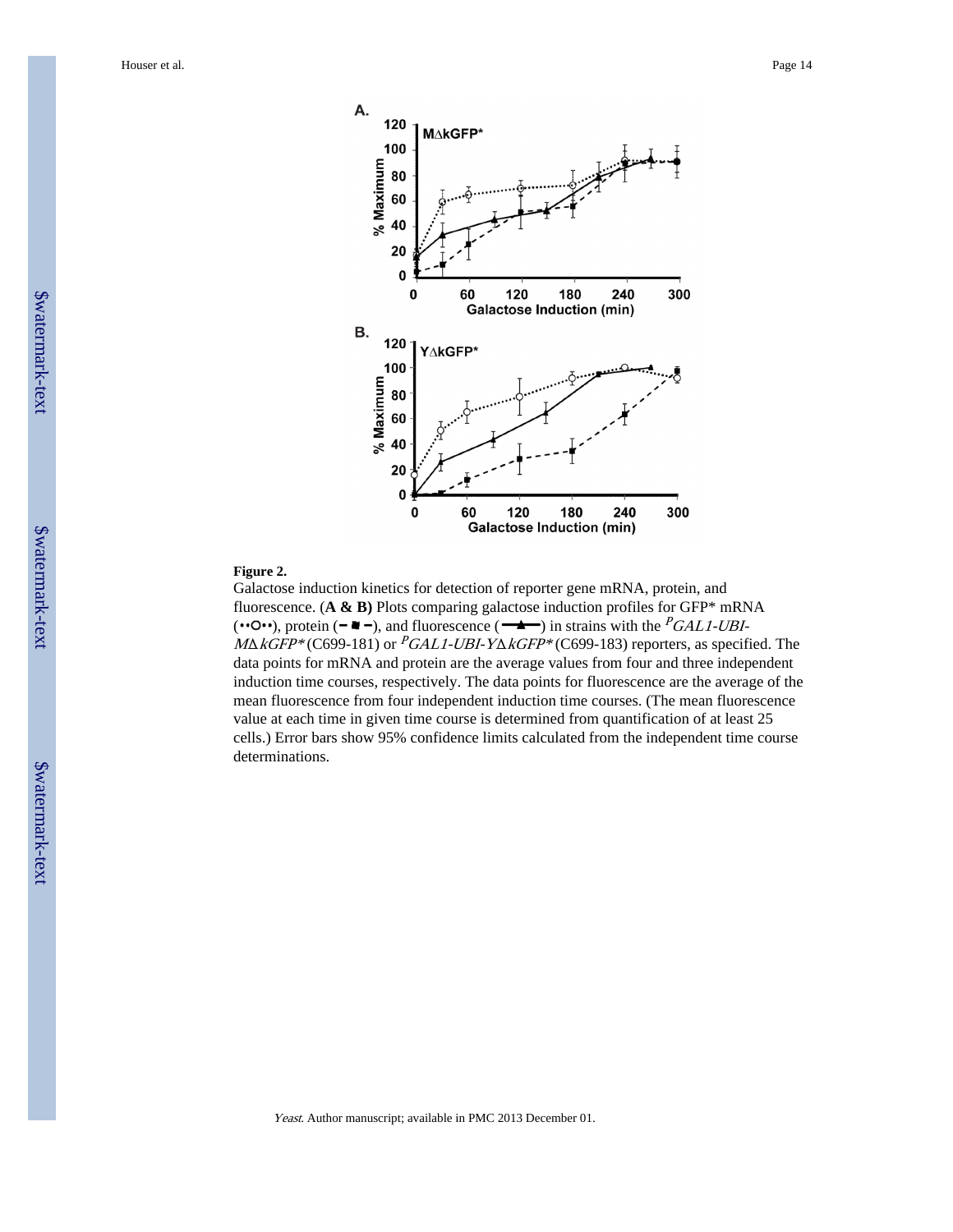

#### **Figure 3.**

Degradation kinetics of reporter gene mRNA, protein, and fluorescence. (**A & B**) Plots show the exponential decay of GFP\* mRNA  $(• • O •)$  and protein quantified by Western blot ( $\bullet$   $\bullet$   $\bullet$ ) or fluorescence ( $\bullet$ ) in strains with the GAL1-UBI-M $\triangle$ kGFP\* (C699-181) or GAL1-UBI-YΔkGFP\* (C699-183) reporters, as specified. Amounts of each species are relative to steady state amounts before inhibition of transcription  $(t=0)$  by the addition of glucose to the cultures. Data points shown in each plot are the average of N independent experiments as specified in Table 3. Error bars show 95% confidence limits.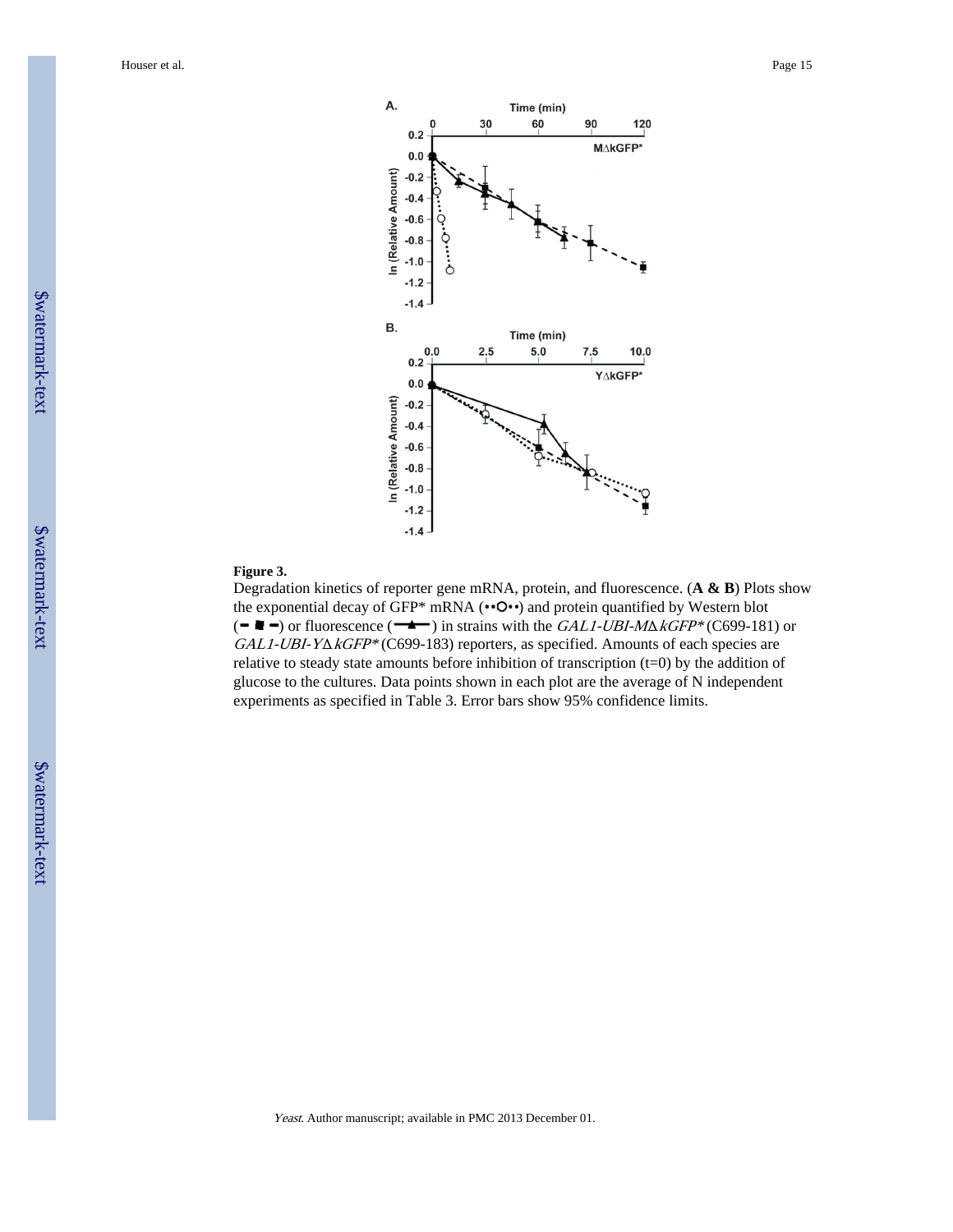

#### **Figure 4.**

Comparison of pheromone induction profiles for FUS1 and reporter gene expression. **(A)** Plot comparing pheromone induction profiles for  $FUS1$  ( $\leftarrow \Box \rightarrow$ ) and  $GFP^*$  ( $\cdots \bullet \cdots$ ) mRNA in  $PFLSI-UBI-MAKGFP*(C699-198)$  and  $PFLSI-UBI-Y\Delta KGFP*(C699-199)$  strains. Data points are the average from six independent induction time courses (three with strain C699-198 and three with strain C699-199). Error bars show 95% confidence limits. **(B)** Plot comparing the pheromone induction profile for GFP\* fluorescence in the  $PFLSI-UBI M\Delta kGFP*(C699-198)$  ( $\rightarrow \rightarrow \rightarrow$ ) and  $PFLSI-UBI-Y\Delta kGFP*(C699-199)$   $\rightarrow$  reporter strains. More than 25 or 50 individual cells were scored for each time point in a single time course with strain C699-198 or C699-199, respectively. Each data point is the average from four independent time courses. Error bars show 95% confidence limits. **(C)** Model prediction of the pheromone induced  $FUS1$  mRNA profile using  $Y\Delta kGFP*$  fluorescence measurements as input. Plot compares the model mean (**incremental**) and range (min, max ) to the empirically determined reporter  $GFP^*$  mRNA profile  $\left(\cdots \bullet \cdots\right)$  from  $(A)$ .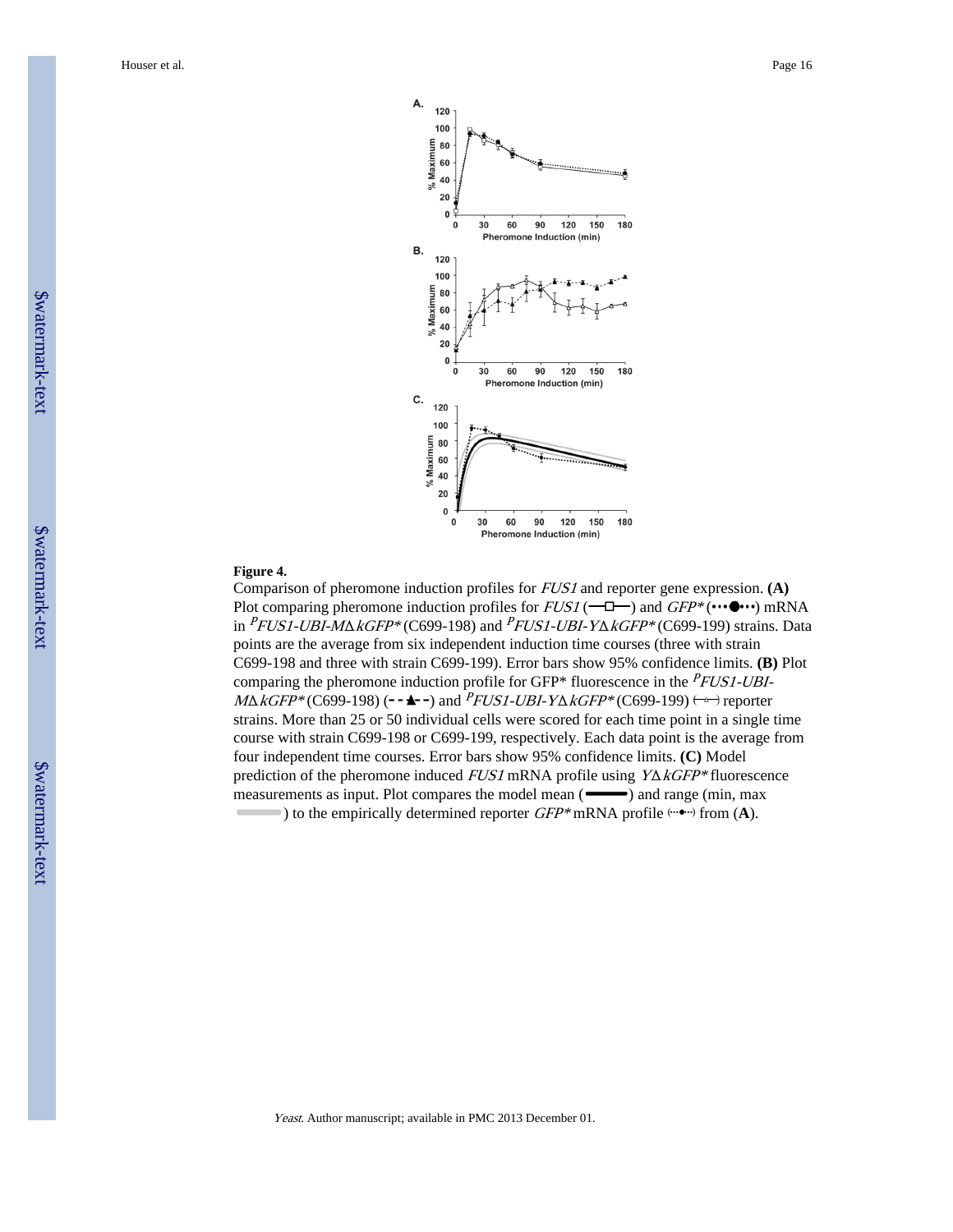#### **Table 1**

#### Plasmids

| <b>Plasmid</b>             | <b>Description</b>                         | <b>Source</b>            |
|----------------------------|--------------------------------------------|--------------------------|
| YEpGFP*-BUD8               | GFP*-BUD8 in YEplac181                     | (Harkins, et al., 2001)  |
| pFA6a GFP(S65T)<br>His3MX6 | GFP(S65T)-His3MX6 in pFA6a                 | (Longtine, et al., 1998) |
| pNC824                     | <i>FUS1-UBIY</i> in pUC118                 | (Hackett, et al., 2006)  |
| pNC820                     | FUS1-UBIM in pUC118                        | (Hackett, et al., 2006)  |
| $a$ <sub>p</sub> NC951     | URA3-GAL1-UBIYdkCFP-SpHis5-TIM9 in pUC118  | (Hackett, et al., 2006)  |
| $a$ <sub>p</sub> NC952     | URA3-GAL1-UBIMdkCFP-SpHis5-TIM9 in pUC118  | (Hackett, et al., 2006)  |
| $b$ <sub>p</sub> NC1011    | 3 tandem copies of GFP* in pFA6a His3MX6   | See text                 |
| pNC1124                    | URA3-GAL1-UBIYdkGFP*-SpHis5-TIM9 in pUC118 | See text                 |
| pNC1125                    | URA3-GAL1-UBIMdkGFP*-SpHis5-TIM9 in pUC118 | See text.                |
| pNC1136                    | FUS1-UBIYdkGFP*-SpHis5-TIM9 in pUC118      | See text                 |
| pNC1137                    | FUS1-UBIMdkGFP*-SpHis5-TIM9 in pUC118      | See text                 |

 $a<sup>2</sup>$ The selectable marker in the CFP cassette plasmids described in Hackett et al. was incorrectly specified as *His3MX6*. The sequence is that of S. pombe His5 (SpHis5).

 $b$ <br>GFP\* sequence encodes GFP with amino acid substitutions  $F^{64}L$ ,  $S^{65}T$ , and  $V^{163}A$ . GFP\*also has a silent substitution (CAT to CAC) at the  $H^{77}$  codon that destroys the an *NdeI* restriction site.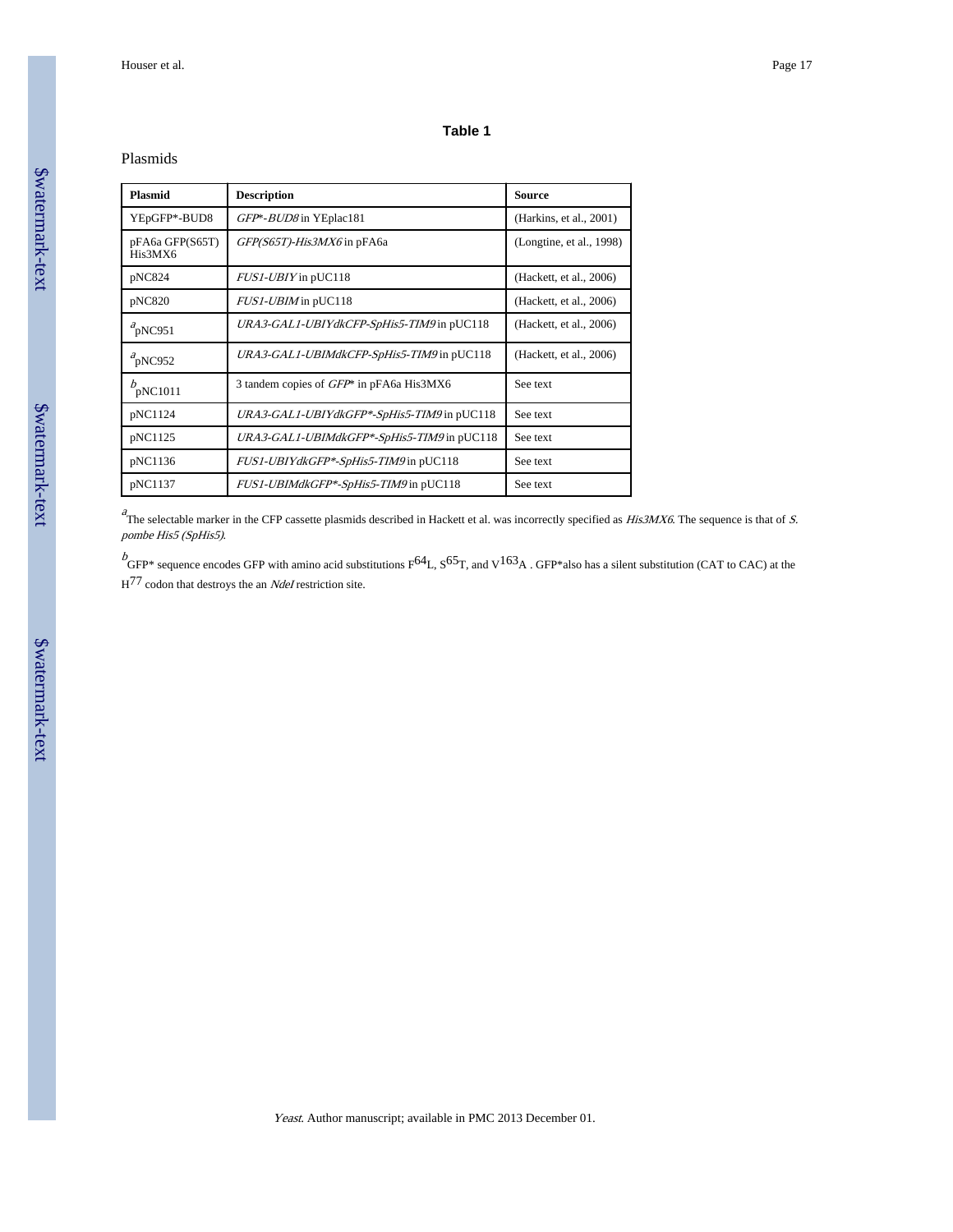#### **Table 2**

# Oligonucleotides

| Oligo | Sequence $(5'$ to $3')$                            | <b>Purpose</b>                                       |
|-------|----------------------------------------------------|------------------------------------------------------|
| 737   | TTA ATT AAC ATG AGT AAA GGA GAA GAA C<br>PacI      | Forward primer for<br>PCR amplification of<br>$GFP*$ |
| 738   | GCC GCA AGA TCT TTT GTA TAG TTC<br>BgIII           | Reverse primer for<br>PCR amplification of<br>GFP*   |
| 739   | GGA TCC ATG AGT AAA GGA GAA GAA C<br><b>BamHI</b>  | Forward primer for<br>PCR amplification of<br>$GFP*$ |
| 740   | GGC GCG CCC TAT TTG TAT AGT TCA TCC ATG CC<br>AscI | Reverse primer for<br>PCR amplification of<br>$GFP*$ |
| 899   | GCC GTT GGA CGG TTC TTA TG                         | Forward qPCR primer<br>for $GALI$ mRNA               |
| 900   | GAC CAG TCC GAC ACA GAA GGA T                      | Reverse qPCR primer<br>for GAL1 mRNA                 |
| 952   | TCA GTG GAG AGG GTG AAG GT                         | Forward qPCR primer<br>for <i>GFP</i> mRNA           |
| 953   | GTT GGC CAT GGA ACA GGT AG                         | Reverse qPCR primer<br>for GFPmRNA                   |
| 1002  | GCG TCC AAT TAG GGA AGA CA                         | Forward qPCR primer<br>for $FUSI$ mRNA               |
| 1003  | AAC TTT TTC ACC CAG CGA GA                         | Reverse qPCR primer<br>for $FUSI$ mRNA               |
| 1004  | GAG GTT GCT GCT TTG GTT ATT GA                     | Forward qPCR primer<br>for $ACTI$ mRNA               |
| 1005  | ACC GGC TTT ACA CAT ACC AGA AC                     | Reverse qPCR primer<br>for $ACTI$ mRNA               |

# \$watermark-text \$watermark-text